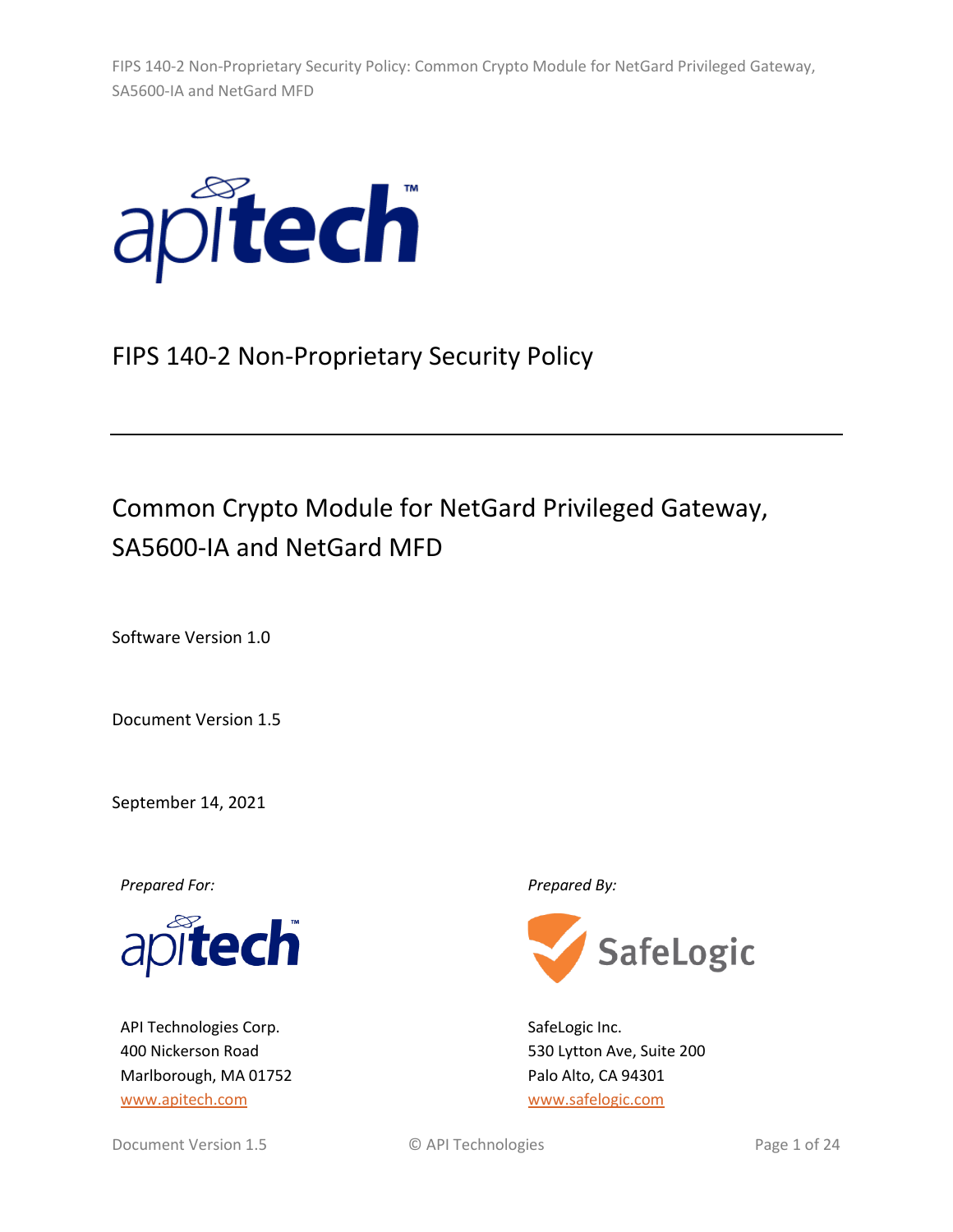# **Abstract**

This document provides a non-proprietary FIPS 140-2 Security Policy for Common Crypto Module for NetGard Privileged Gateway, SA5600-IA and NetGard MFD.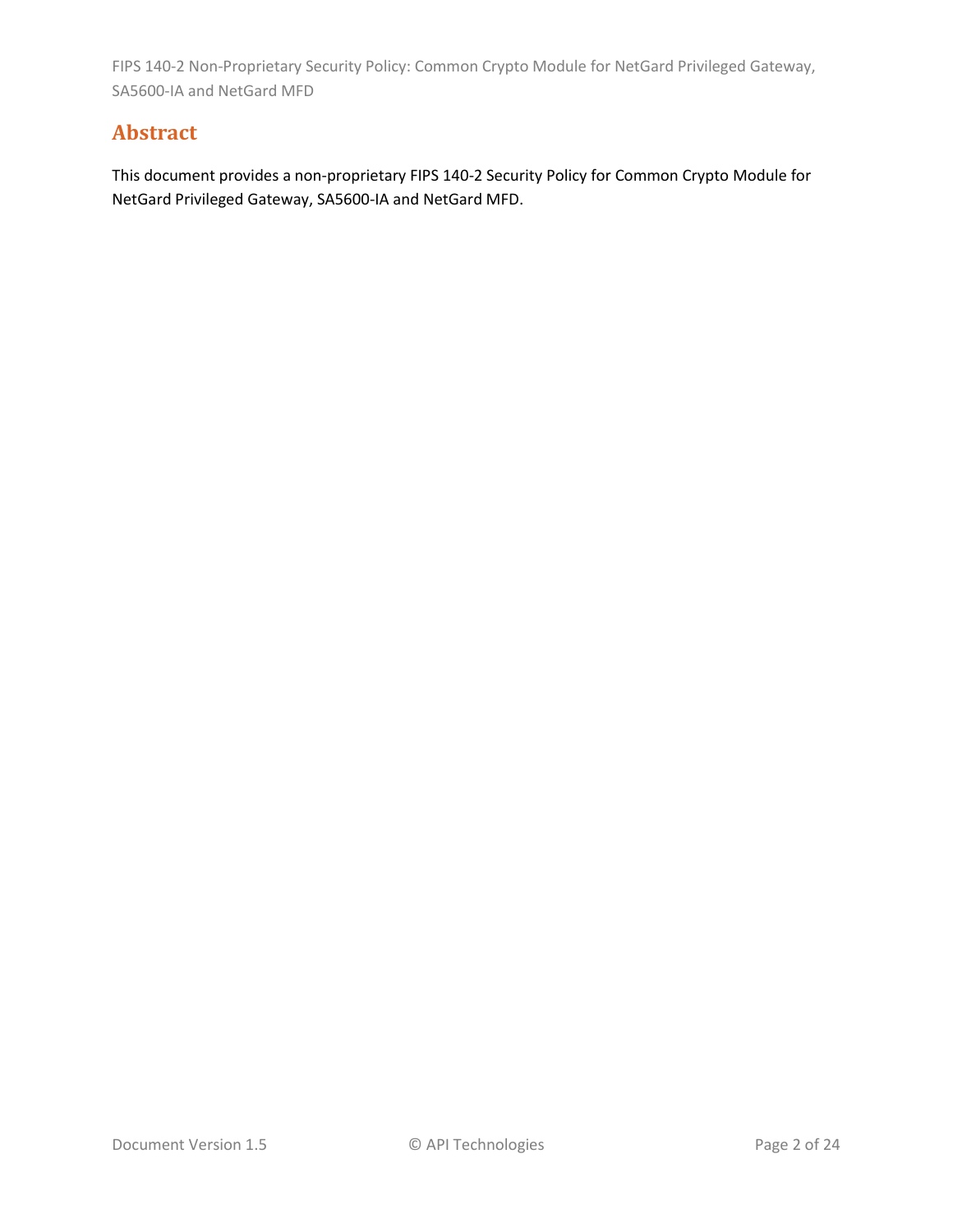# **Table of Contents**

| $\mathbf{1}$ |       |                                                                                                 |  |
|--------------|-------|-------------------------------------------------------------------------------------------------|--|
|              | 1.1   |                                                                                                 |  |
|              | 1.2   |                                                                                                 |  |
|              | 1.3   |                                                                                                 |  |
|              | 1.4   |                                                                                                 |  |
|              | 1.5   |                                                                                                 |  |
| $\mathbf{2}$ |       | Common Crypto Module for NetGard Privileged Gateway, SA5600-IA and NetGard MFD7                 |  |
|              | 2.1   |                                                                                                 |  |
|              | 2.1.1 |                                                                                                 |  |
|              | 2.1.2 |                                                                                                 |  |
|              | 2.1.3 |                                                                                                 |  |
|              | 2.2   |                                                                                                 |  |
|              | 2.3   |                                                                                                 |  |
|              | 2.3.1 |                                                                                                 |  |
|              | 2.3.2 |                                                                                                 |  |
|              | 2.4   |                                                                                                 |  |
|              | 2.5   |                                                                                                 |  |
|              | 2.6   |                                                                                                 |  |
|              | 2.6.1 |                                                                                                 |  |
|              | 2.6.2 | Key/Critical Security Parameter (CSP) Authorized Access and Use by Role and Service/Function 19 |  |
|              | 2.6.3 |                                                                                                 |  |
|              | 2.6.4 |                                                                                                 |  |
|              | 2.7   |                                                                                                 |  |
|              | 2.7.1 |                                                                                                 |  |
|              | 2.7.2 |                                                                                                 |  |
|              | 2.7.3 |                                                                                                 |  |
|              | 2.8   |                                                                                                 |  |
| 3            |       |                                                                                                 |  |
|              | 3.1   |                                                                                                 |  |
|              | 3.1.1 |                                                                                                 |  |
|              | 3.1.2 |                                                                                                 |  |
|              | 3.2   |                                                                                                 |  |
|              |       |                                                                                                 |  |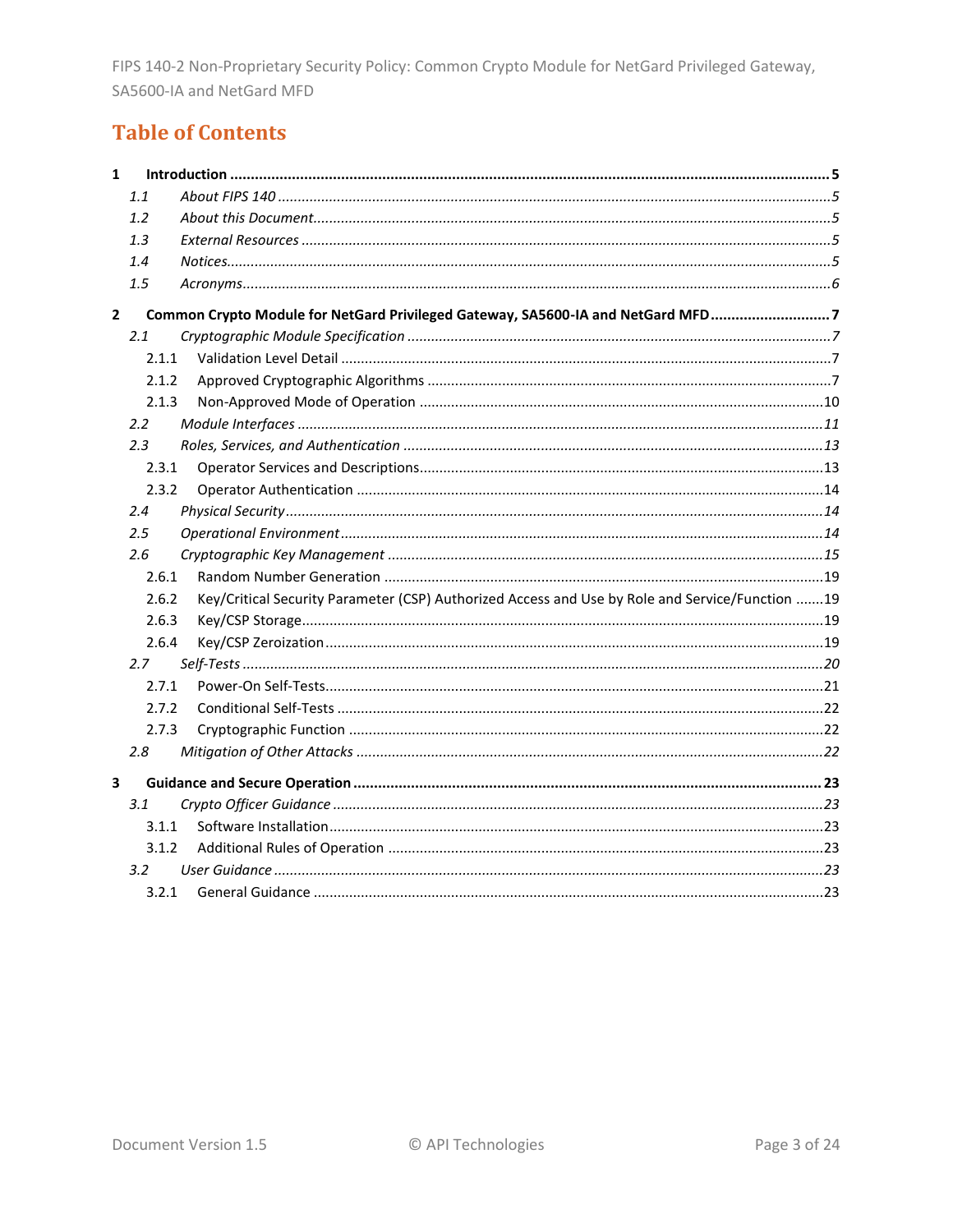# **List of Tables**

# **List of Figures**

|--|--|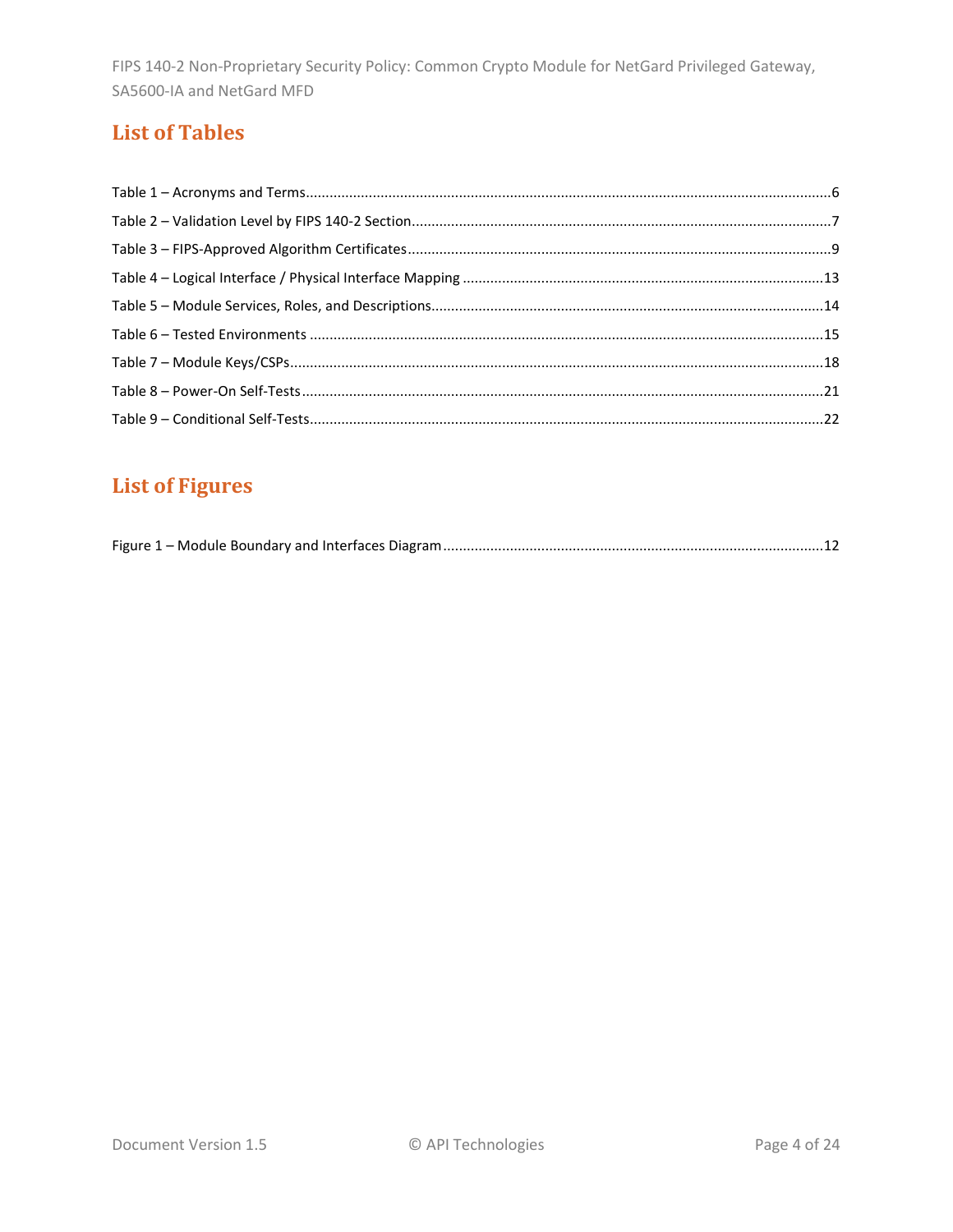# <span id="page-4-0"></span>**1 Introduction**

# <span id="page-4-1"></span>**1.1 About FIPS 140**

Federal Information Processing Standards Publication 140-2 — Security Requirements for Cryptographic Modules specifies requirements for cryptographic modules to be deployed in a Sensitive but Unclassified environment. The National Institute of Standards and Technology (NIST) and Canadian Centre for Cyber Security (CCCS) Cryptographic Module Validation Program (CMVP) run the FIPS 140 program. The NVLAP accredits independent testing labs to perform FIPS 140 testing; the CMVP validates modules meeting FIPS 140 validation. *Validated* is the term given to a module that is documented and tested against the FIPS 140 criteria.

More information is available on the CMVP website at [http://csrc.nist.gov/groups/STM/cmvp/index.html.](http://csrc.nist.gov/groups/STM/cmvp/index.html)

# <span id="page-4-2"></span>**1.2 About this Document**

This non-proprietary Cryptographic Module Security Policy for Common Crypto Module for NetGard Privileged Gateway, SA5600-IA and NetGard MFD from API Technologies Corp. (API Technologies) provides an overview of the product and a high-level description of how it meets the security requirements of FIPS 140-2. This document contains details on the module's cryptographic keys and critical security parameters. This Security Policy concludes with instructions and guidance on running the module in a FIPS 140-2 mode of operation.

The API Technologies Common Crypto Module for NetGard Privileged Gateway, SA5600-IA and NetGard MFD may also be referred to as the "module" in this document.

# <span id="page-4-3"></span>**1.3 External Resources**

The API Technologies website [\(https://www.apitech.com/\)](https://www.apitech.com/) contains information on API Technologies services and products. The Cryptographic Module Validation Program website contains links to the FIPS 140-2 certificate and API Technologies contact information.

# <span id="page-4-4"></span>**1.4 Notices**

This document may be freely reproduced and distributed in its entirety without modification.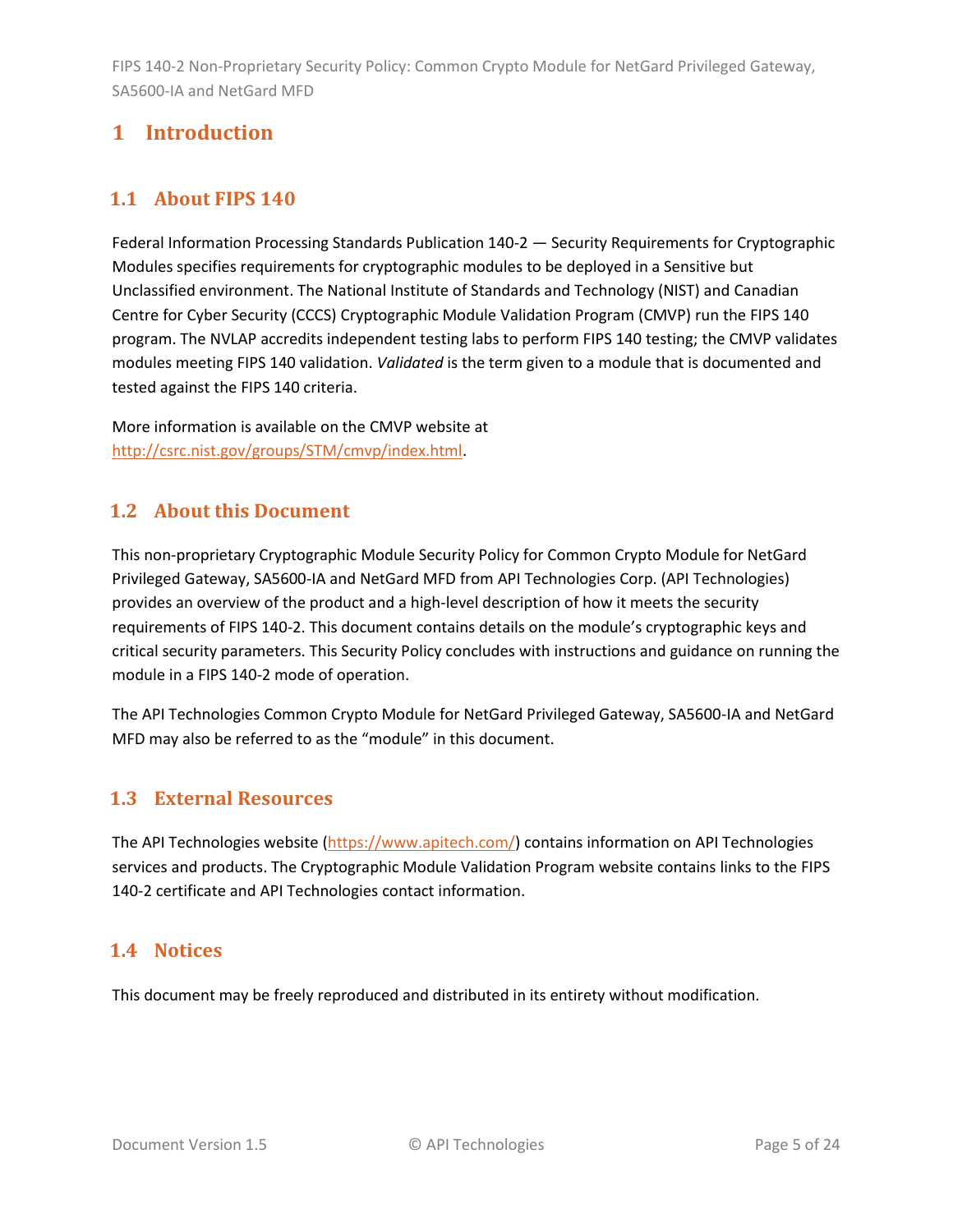# <span id="page-5-0"></span>**1.5 Acronyms**

| <b>Acronym</b> | Term                                           |  |
|----------------|------------------------------------------------|--|
| <b>AES</b>     | <b>Advanced Encryption Standard</b>            |  |
| <b>ANSI</b>    | American National Standards Institute          |  |
| <b>API</b>     | <b>Application Programming Interface</b>       |  |
| <b>CMVP</b>    | Cryptographic Module Validation Program        |  |
| CO             | Crypto Officer                                 |  |
| CCCS           | Canadian Centre for Cyber Security             |  |
| <b>CSP</b>     | <b>Critical Security Parameter</b>             |  |
| <b>DES</b>     | Data Encryption Standard                       |  |
| DH             | Diffie-Hellman                                 |  |
| <b>DRBG</b>    | Deterministic Random Bit Generator             |  |
| <b>DSA</b>     | Digital Signature Algorithm                    |  |
| <b>EC</b>      | <b>Elliptic Curve</b>                          |  |
| <b>EMC</b>     | <b>Electromagnetic Compatibility</b>           |  |
| <b>EMI</b>     | Electromagnetic Interference                   |  |
| <b>FCC</b>     | <b>Federal Communications Commission</b>       |  |
| <b>FIPS</b>    | <b>Federal Information Processing Standard</b> |  |
| <b>GPC</b>     | <b>General Purpose Computer</b>                |  |
| GUI            | <b>Graphical User Interface</b>                |  |
| <b>HMAC</b>    | (Keyed-) Hash Message Authentication Code      |  |
| <b>KAT</b>     | <b>Known Answer Test</b>                       |  |
| <b>MAC</b>     | <b>Message Authentication Code</b>             |  |
| MD             | <b>Message Digest</b>                          |  |
| <b>NIST</b>    | National Institute of Standards and Technology |  |
| OS.            | <b>Operating System</b>                        |  |
| <b>PKCS</b>    | Public-Key Cryptography Standards              |  |
| <b>PRNG</b>    | Pseudo Random Number Generator                 |  |
| <b>PSS</b>     | Probabilistic Signature Scheme                 |  |
| <b>RNG</b>     | Random Number Generator                        |  |
| <b>RSA</b>     | Rivest, Shamir, and Adleman                    |  |
| <b>SHA</b>     | Secure Hash Algorithm                          |  |
| SSL            | Secure Sockets Layer                           |  |
| Triple-DES     | Triple Data Encryption Algorithm               |  |
| <b>TLS</b>     | <b>Transport Layer Security</b>                |  |
| <b>USB</b>     | <b>Universal Serial Bus</b>                    |  |

The following table defines acronyms found in this document:

**Table 1 – Acronyms and Terms**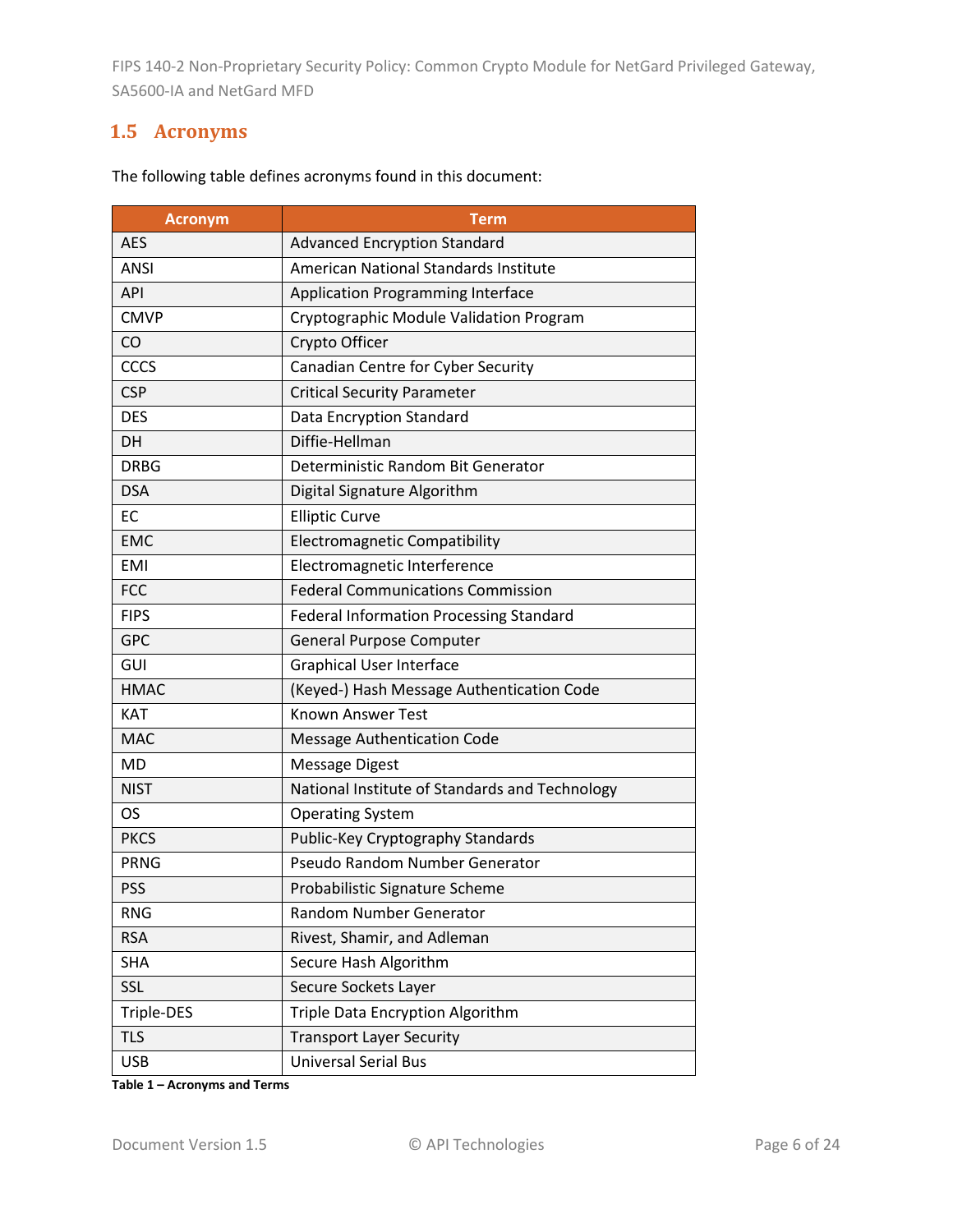# <span id="page-6-0"></span>**2 Common Crypto Module for NetGard Privileged Gateway, SA5600-IA and NetGard MFD**

# <span id="page-6-1"></span>**2.1 Cryptographic Module Specification**

The Common Crypto Module for NetGard Privileged Gateway, SA5600-IA and NetGard MFD is a standards-based cryptographic engine for servers and appliances. The module delivers core cryptographic functions and features robust algorithm support, including Suite B algorithms.

The module's logical cryptographic boundary is the shared library files and their integrity check HMAC files. The module is a multi-chip standalone embodiment installed on a General Purpose Device.

All operations of the module occur via calls from host applications and their respective internal daemons/processes. As such there are no untrusted services calling the services of the module.

The module supports two modes of operation: Approved and non-Approved. The module will be in the FIPS-approved mode when all powerup self-tests have completed successfully, and only Approved algorithms are invoked. See Approved Cryptographic Algorithms section below for a list of the supported Approved algorithms. The non-Approved mode is entered when a non-Approved algorithm is invoked. See Non- Approved Algorithms for a list of non-Approved algorithms.

#### <span id="page-6-2"></span>**2.1.1 Validation Level Detail**

| <b>FIPS 140-2 Section Title</b>                              | <b>Validation Level</b> |
|--------------------------------------------------------------|-------------------------|
| Cryptographic Module Specification                           |                         |
| Cryptographic Module Ports and Interfaces                    |                         |
| Roles, Services, and Authentication                          |                         |
| <b>Finite State Model</b>                                    | 1                       |
| <b>Physical Security</b>                                     | N/A                     |
| <b>Operational Environment</b>                               |                         |
| Cryptographic Key Management                                 | 1                       |
| Electromagnetic Interference / Electromagnetic Compatibility | 1                       |
| Self-Tests                                                   | 1                       |
| Design Assurance                                             | 1                       |
| <b>Mitigation of Other Attacks</b>                           | N/A                     |

The following table lists the level of validation for each area in FIPS 140-2:

**Table 2 – Validation Level by FIPS 140-2 Section**

#### <span id="page-6-3"></span>**2.1.2 Approved Cryptographic Algorithms**

The module's cryptographic algorithm implementations have received the following certificate numbers from the Cryptographic Algorithm Validation Program: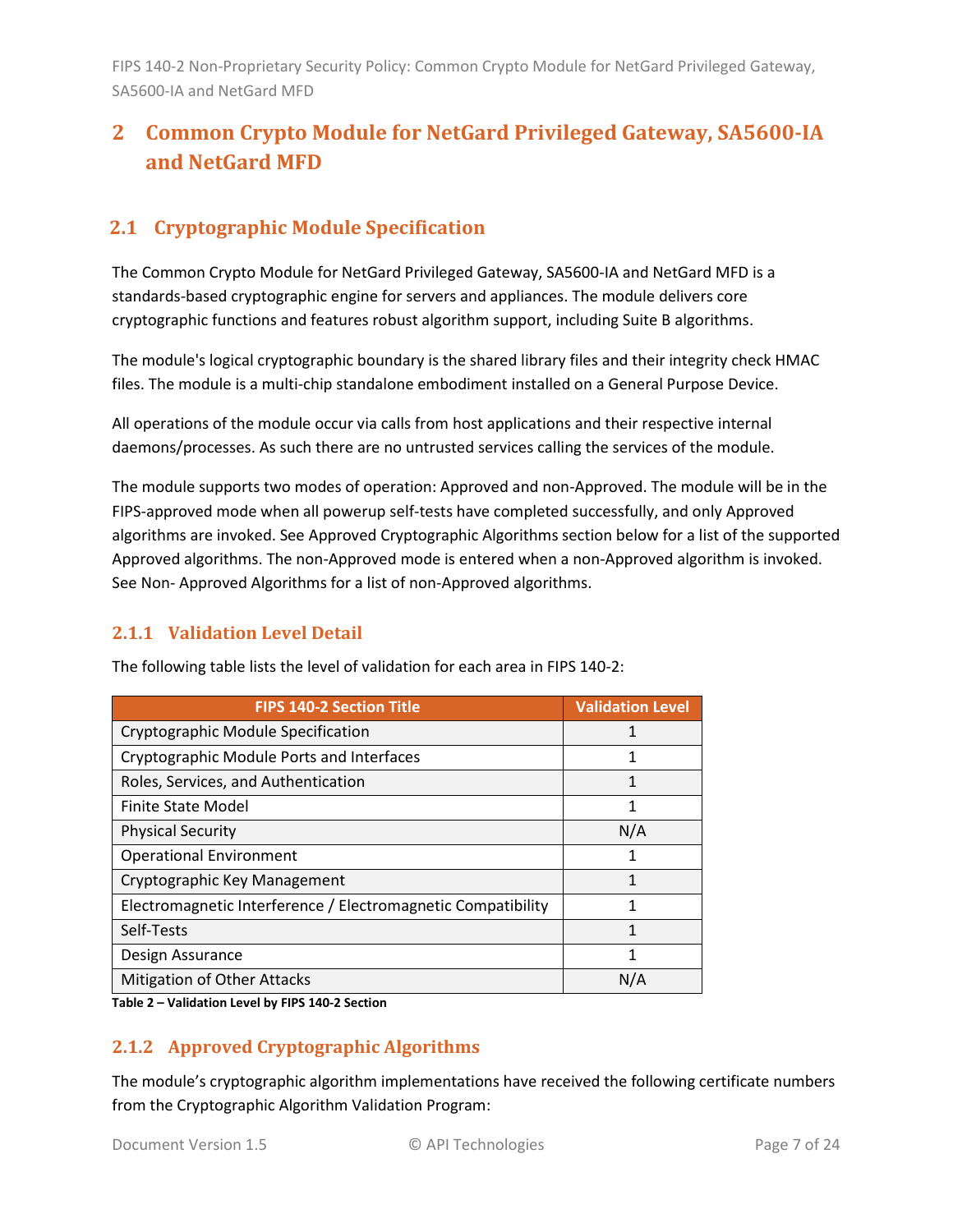| <b>Algorithm</b>                                                                   | <b>CAVP Certificate</b> |
|------------------------------------------------------------------------------------|-------------------------|
| <b>AES</b>                                                                         | 2273                    |
| ECB ( $e/d$ ; 128, 192, 256)                                                       |                         |
| CBC (e/d; 128, 192, 256)                                                           |                         |
| CFB1 (e/d; 128, 192, 256)                                                          |                         |
| CFB8 (e/d; 128, 192, 256)                                                          |                         |
| OFB (e/d; 128, 192, 256)                                                           |                         |
| <b>CTR</b> ( ext only; 128, 192, 256)                                              |                         |
| CCM (KS: 128, 192, 256)                                                            |                         |
| CMAC (Generation/Verification) (KS: 128, 192, 256)                                 |                         |
| <b>GCM</b> (KS: AES_128(e/d), AES_192(e/d), AES_256(e/d))                          |                         |
| HMAC-SHA-1, HMAC-SHA-224, HMAC-SHA-256, HMAC-SHA-384, HMAC-SHA-512                 | 1391                    |
| <b>DSA</b>                                                                         | 709                     |
| FIPS 186-4                                                                         |                         |
| <b>PQG Gen: 2048 &amp; 3072 (using SHA-2)</b>                                      |                         |
| PQG Ver: 1024, 2048 & 3072 (using SHA-1 and SHA-2)                                 |                         |
| Key Pair: 2048-bit & 3072-bit                                                      |                         |
| Sig Gen: 2048-bit & 3072-bit (using SHA-2)                                         |                         |
| Sig Ver: 1024-bit, 2048-bit & 3072-bit (using SHA-1 & SHA-2)                       |                         |
| <b>ECDSA</b>                                                                       | 368                     |
| FIPS 186-4                                                                         |                         |
| Key Pair Generation: Curves (P-224, P-256, P-384, P-521, K-233, K-283, K-409, K-   |                         |
| 571, B-233, B-283, B-409 & B-571)                                                  |                         |
| PKV: Curves All P, K & B                                                           |                         |
| Sig Gen: (P-224, P-256, P-384, P-521, K-233, K-283, K-409, K-571, B-233, B-283, B- |                         |
| 409 & B-571) (SHA-2)                                                               |                         |
| Sig Ver: Curves (P-192, P224, P-256, P-384, P-521, K-163, K-233, K-283, K-409, K-  |                         |
| 571, B-163, B-233, B-283, B-409 & B-571) (using SHA-1 and SHA-2)                   |                         |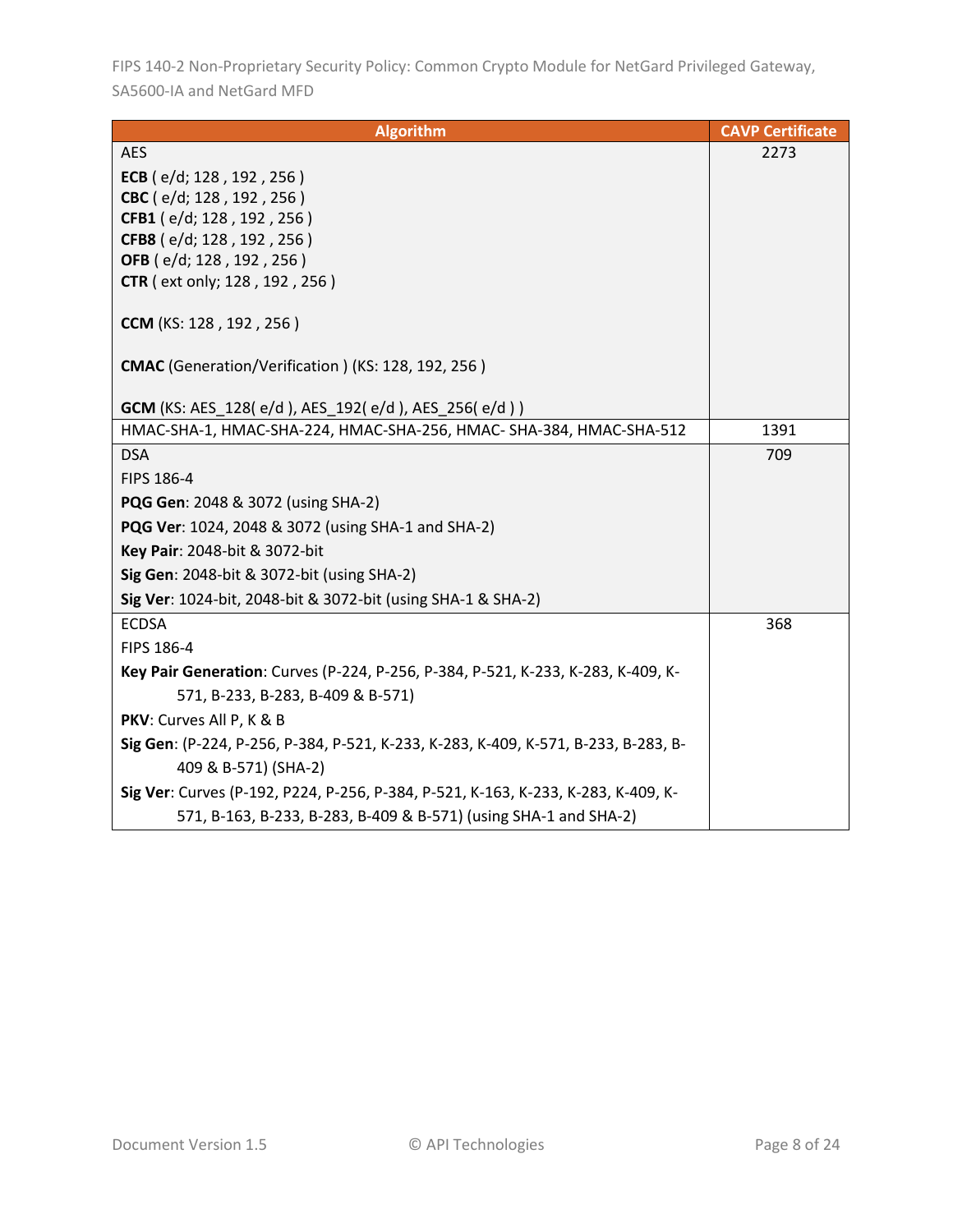| <b>Algorithm</b>                                                                | <b>CAVP Certificate</b> |
|---------------------------------------------------------------------------------|-------------------------|
| RSA (X9.31, PKCS #1.5, PSS)                                                     | 1166                    |
| FIPS 186-2                                                                      |                         |
| <b>ANSIX9.31</b>                                                                |                         |
| Sig Gen: 4096 bit (using SHA-2)                                                 |                         |
| Sig Ver: 1024-bit, 1536-bit, 2048-bit, 3072-bit, 4096-bit (any SHA size)        |                         |
|                                                                                 |                         |
| <b>PKCS1 V15</b>                                                                |                         |
| Sig Gen: 4096-bit (using SHA-2)                                                 |                         |
| Sig Ver: 1024-bit, 1536-bit, 2048-bit, 3072-bit, 4096-bit (any SHA size)        |                         |
|                                                                                 |                         |
| <b>PSS</b>                                                                      |                         |
| Sig Gen: 4096-bit (using SHA-2)                                                 |                         |
| Sig Ver: 1024-bit, 1536-bit, 2048-bit, 3072-bit, 4096-bit (any SHA size)        |                         |
|                                                                                 |                         |
| FIPS 186-4                                                                      |                         |
| <b>ANSIX9.31</b>                                                                |                         |
| Sig Gen: 2048-bit & 3072-bit (using SHA-2)                                      |                         |
| Sig Ver: 1024-bit, 2048-bit, & 3072-bit (any SHA size)                          |                         |
|                                                                                 |                         |
| <b>PKCS1 V15</b>                                                                |                         |
| Sig Gen: 2048-bit & 3072-bit (using SHA-2)                                      |                         |
| Sig Ver: 1024-bit, 2048-bit, & 3072-bit (any SHA size)                          |                         |
|                                                                                 |                         |
| <b>PSS</b>                                                                      |                         |
| Sig Gen: 2048-bit & 3072-bit (using SHA-2)                                      |                         |
| Sig Ver: 1024-bit, 2048-bit, & 3072-bit (any SHA size)                          |                         |
| SHA-1, SHA-224, SHA-256, SHA-384, SHA-512                                       | 1954                    |
| Triple-DES                                                                      | 1420                    |
| TECB(KO1e/d, KO2d only)                                                         |                         |
| TCBC(KO 1 e/d, KO 2 d only)                                                     |                         |
| TCFB1(KO1e/d, KO2donly)                                                         |                         |
| TCFB8(KO 1 e/d, KO 2 d only)                                                    |                         |
| TCFB64(KO 1 e/d, KO 2 d only)                                                   |                         |
| TOFB(KO1e/d, KO2donly)                                                          |                         |
|                                                                                 |                         |
| <b>CMAC</b> (KS: 3-Key; Generation/Verification; Block Size(s): Full / Partial) |                         |
| SP 800-90A Rev.1 DRBG (Hash DRBG, HMAC DRBG, CTR DRBG)                          | 281                     |
| <b>CKG</b>                                                                      | Vendor Affirmed         |

**Table 3 – FIPS-Approved Algorithm Certificates**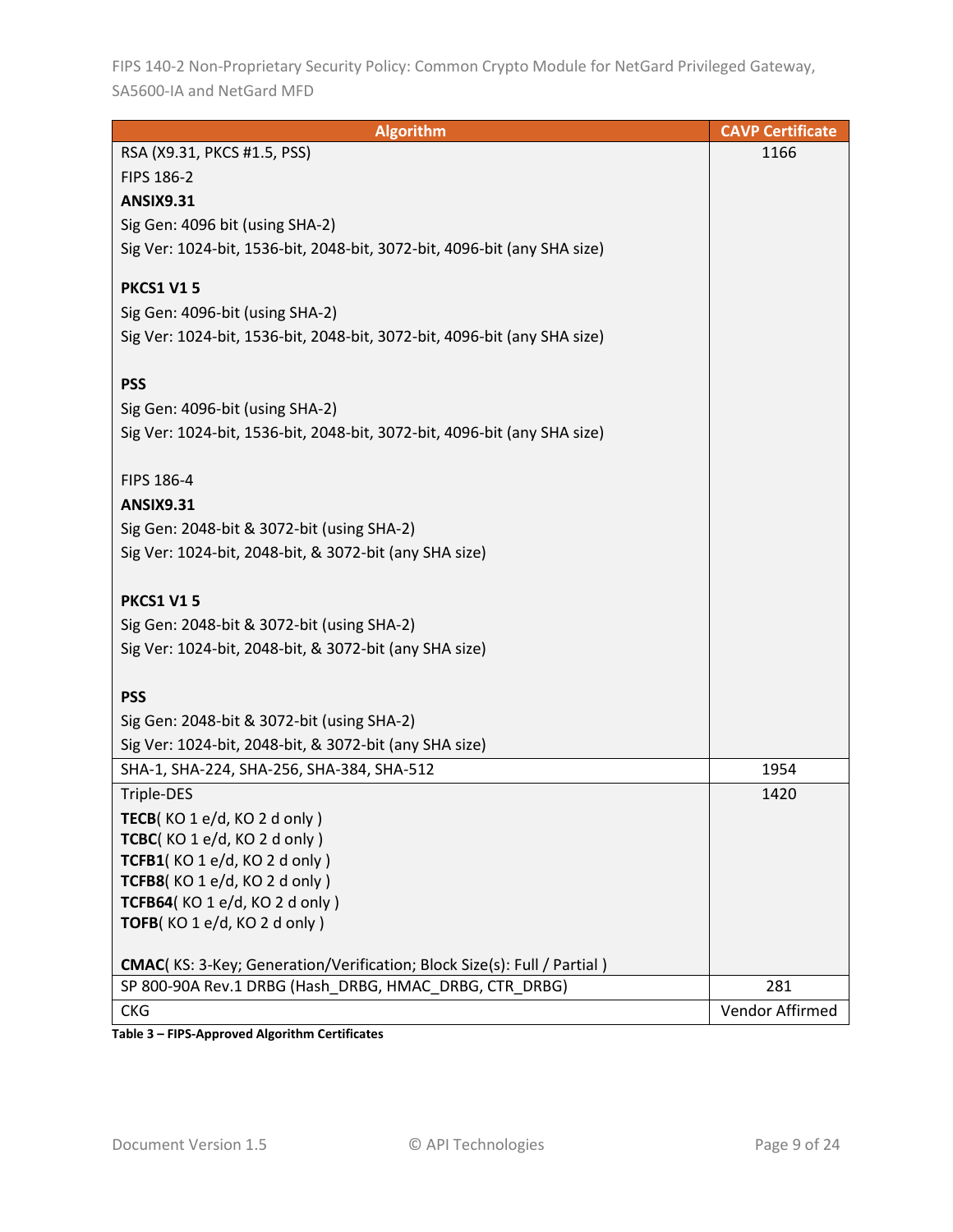#### <span id="page-9-0"></span>**2.1.3 Non-Approved Mode of Operation**

The module supports a non-approved mode of operation. The algorithms listed in this section are not to be used by the operator in the FIPS Approved mode of operation.

The following algorithms shall not be used:

- AES XTS ( (KS: XTS  $128$ ( (e/d) (f/p) ) KS: XTS  $256$ ( (e/d) (f/p) )
- EC Diffie-Hellman
- RSA (key wrapping; key establishment methodology provides up to 256 bits of encryption strength)
- GMAC

The following algorithms are disallowed as of January 1, 2016 per the NIST SP 800-131A algorithm transitions:

- Random Number Generator Based on ANSI X9.31 Appendix A.2.4
- Two-Key Triple DES Encryption
- Dual EC DRBG

The following algorithms are disallowed as of January 1, 2014 per the NIST SP 800-131A algorithm transitions:

| $\bullet$ | <b>FIPS 186-4 DSA</b> | PQG Gen 1024-bit (any SHA size), 2048-bit & 3072-bit using SHA-1<br>Key Gen 1024-bit (any SHA size), 2048-bit & 3072-bit using SHA-1 |
|-----------|-----------------------|--------------------------------------------------------------------------------------------------------------------------------------|
|           |                       | Sig Gen 1024-bit (any SHA size), 2048-bit & 3072-bit using SHA-1                                                                     |
|           | <b>FIPS 186-2 DSA</b> | PQG Gen 1024-bit (any SHA size)                                                                                                      |
|           |                       | Key Ver 1024-bit                                                                                                                     |
|           |                       | Key Gen 1024-bit                                                                                                                     |
|           |                       | Sig Gen 1024-bit (any SHA size), 2048-bit & 3072-bit using SHA-1                                                                     |
| ٠         | <b>FIPS 186-4 DSA</b> | PQG Gen, 1024-bit (any SHA size)                                                                                                     |
|           |                       | Key Gen, 1024-bit                                                                                                                    |
|           |                       | Sig Gen, 1024-bit (any SHA size), 2048-bit & 3072-bit using SHA-1                                                                    |
|           | <b>FIPS 186-2 RSA</b> | <b>ANSIX9.31</b>                                                                                                                     |
|           |                       | Key Gen 1024 & 1536                                                                                                                  |
|           |                       | <b>ANSIX9.31</b>                                                                                                                     |
|           |                       | Sig Gen 1024 & 1536 (any SHA size); 2048, 3072 & 4096 using SHA-1                                                                    |
|           |                       | <b>PKCSI V15</b>                                                                                                                     |
|           |                       | Sig Gen 1024 & 1536 (any SHA size); 2048, 3072 & 4096 using SHA-1                                                                    |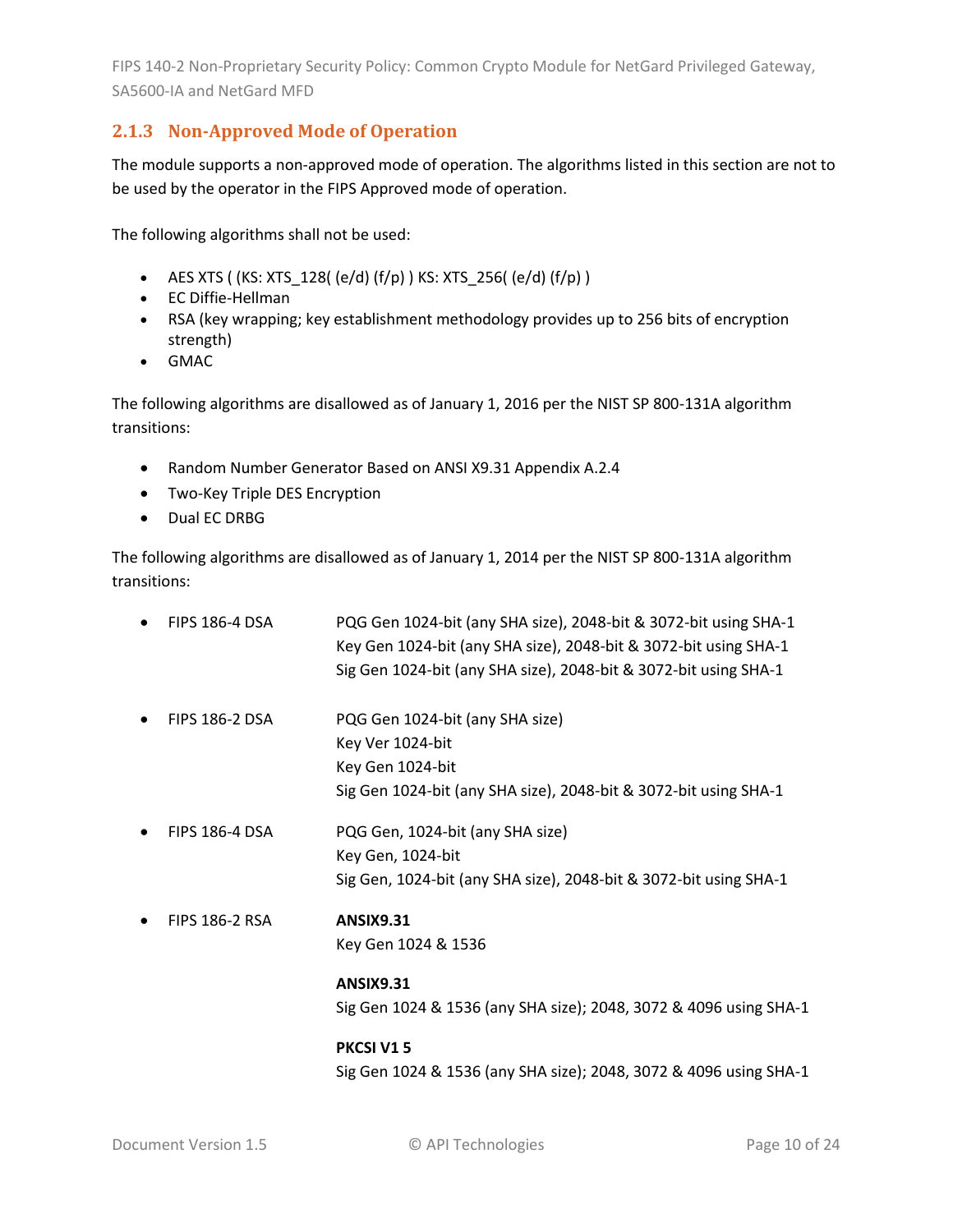#### **PSS**

Sig Gen 1024 & 1536 (any SHA size); 2048, 3072 & 4096 using SHA-1

- FIPS 186-4 RSA **ANSIX9.31** Sig Gen 1024 using SHA-1 **PKCSI V1 5** Sig Gen 1024 using SHA-1 **PSS** Sig Gen 1024 using SHA-1 • FIPS 186-2 ECDSA **Key Pair Generation: Curves** P-192, K-163 & B-163 **PKV** All P, K & B **Sig Gen Curves**: All P, K & B **Sig Ver Curves:** All P, K & B • FIPS 186-4 ECDSA **Key Pair Generation: Curves** P-192, K-163 & B-163 **Sig Gen Curves** P-224, P-256, P-384, P-521, K-233, K-283, K-409, K-571, B-233, B-283, B-409 & B-571) (using SHA-1) P-192-, K-163 & B-163 (any SHA size)
- CVL (ECC CDH KAS)

The following algorithms are disallowed as of September 1, 2020 per the FIPS 186-2 transitions:

- FIPS 186-2 RSA (X9.31, PKCS #1.5, PSS)
	- o **ANSIX9.31**
		- Key Gen: 2048-bit, 3072-bit & 4096-bit
		- Sig Gen: 2048-bit, 3072-bit (any SHA size)
		- Sig Gen: 4096-bit using SHA-1
	- o **PKCS1 V1 5**
		- Sig Gen: 2048-bit, 3072-bit (any SHA size)
		- Sig Gen: 4096-bit using SHA-1
	- o **PSS**
		- Sig Gen: 2048-bit, 3072-bit (any SHA size)
		- Sig Gen: 4096-bit using SHA-1

#### <span id="page-10-0"></span>**2.2 Module Interfaces**

The figure below shows the module's physical and logical block diagram: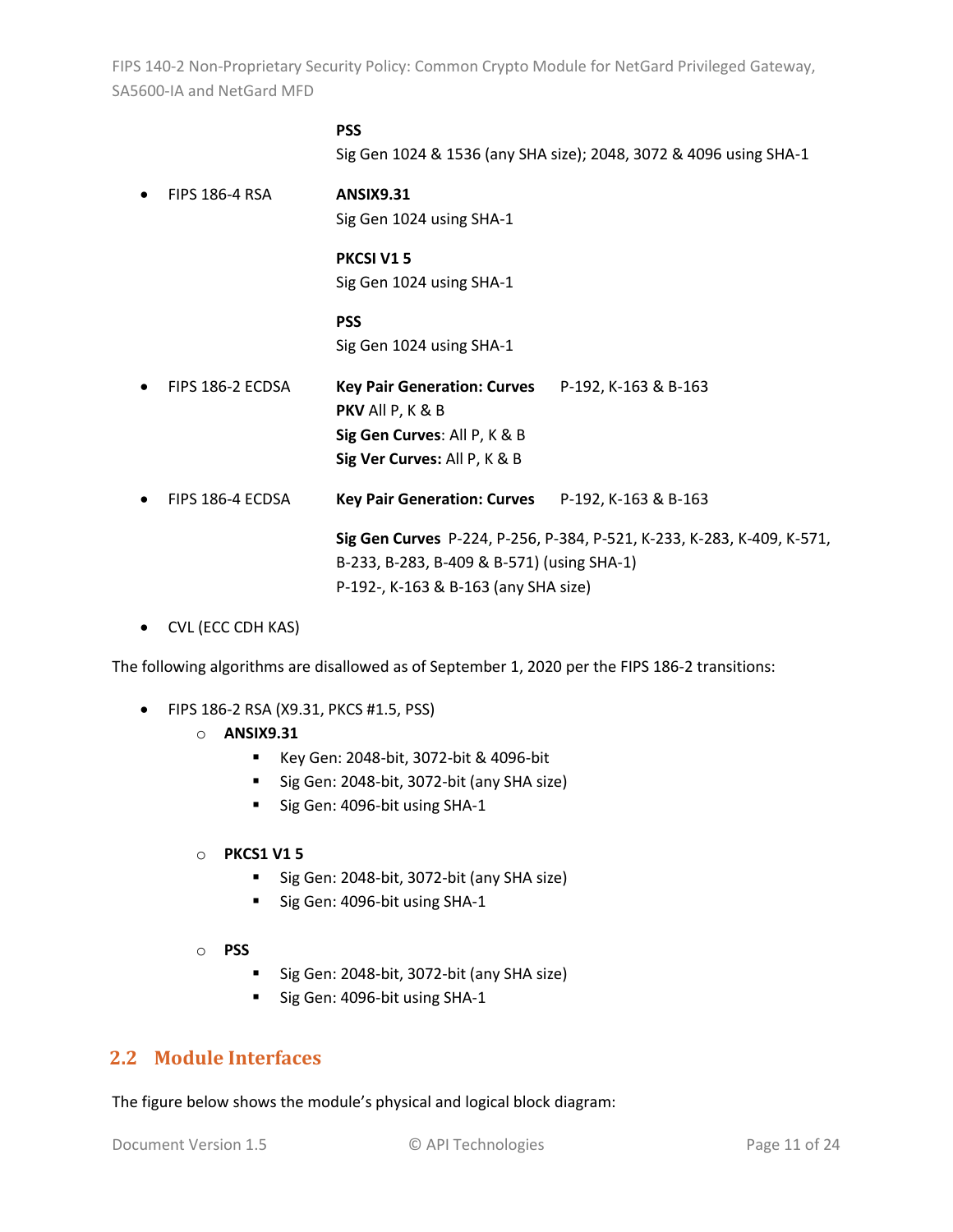

#### <span id="page-11-0"></span>**Figure 1 – Module Boundary and Interfaces Diagram**

The module's physical boundary is the boundary of the General Purpose Computer (GPC) that the module is installed on, which includes a processor and memory. The interfaces (ports) for the physical boundary include the computer's network port, keyboard port, mouse port, power plug, and display. When operational, the module does not transmit any information across these physical ports because it is a software cryptographic module. Therefore, the module's interfaces are purely logical and are provided through the Application Programming Interface (API) that a calling daemon can operate. The logical interfaces expose services that applications directly call, and the API provides functions that may be called by a referencing application (see Section [2.3](#page-12-0) – [Roles, Services, and Authentication](#page-12-0) for the list of available functions). The module distinguishes between logical interfaces by logically separating the information according to the defined API.

The API provided by the module is mapped onto the FIPS 140-2 logical interfaces: data input, data output, control input, and status output. Each of the FIPS 140-2 logical interfaces relates to the module's callable interface, as follows: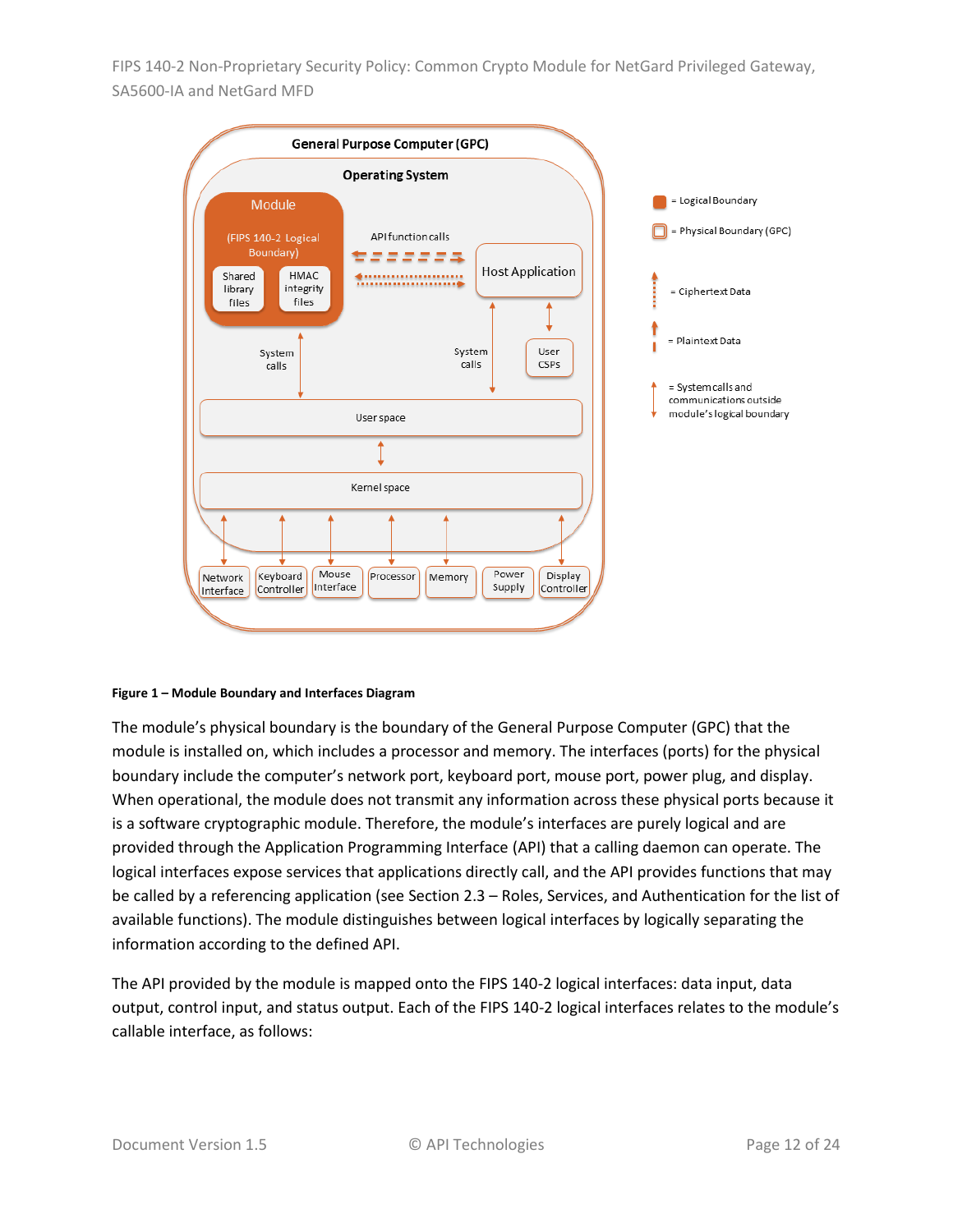| <b>FIPS 140-2 Interface</b> | <b>Module Logical Interface</b>   | <b>GPC Physical Interface</b> |
|-----------------------------|-----------------------------------|-------------------------------|
| Data Input                  | Input parameters of API function  | Network Interface             |
|                             | calls                             |                               |
| Data Output                 | Output parameters of API function | Network Interface             |
|                             | calls                             |                               |
| Control Input               | API function calls                | Network Interface, Keyboard   |
|                             |                                   | Interface, Mouse Interface    |
| <b>Status Output</b>        | For FIPS mode, function calls     | Network Interface, Display    |
|                             | returning status information and  | Controller                    |
|                             | return codes provided by API      |                               |
|                             | function calls                    |                               |
| Power                       | None                              | Power Supply                  |

**Table 4 – Logical Interface / Physical Interface Mapping**

As shown in Figure 1 – [Module Boundary and Interfaces Diagram](#page-11-0) and Table 5 – Module [Services, Roles,](#page-13-3) [and Descriptions,](#page-13-3) the output data path is provided by the data interfaces and is logically disconnected from processes performing key generation or zeroization. No key information will be output through the data output interface when the module zeroizes keys.

# <span id="page-12-0"></span>**2.3 Roles, Services, and Authentication**

The module supports a Crypto Officer and a User role. The module does not support a Maintenance role. The User and Crypto-Officer roles are implicitly assumed by the entity accessing services implemented by the Module.

#### <span id="page-12-1"></span>**2.3.1 Operator Services and Descriptions**

The module supports services that are available to users in the various roles. All the services are described in detail in the module's user documentation. The following table shows the services available to the various roles and the access to cryptographic keys and CSPs resulting from services:

| <b>Service</b>           | <b>Roles</b> | <b>CSP / Algorithm</b>                  | <b>Permission</b>  |
|--------------------------|--------------|-----------------------------------------|--------------------|
| Module initialization    | Crypto       | <b>None</b>                             | CO:                |
|                          | Officer      |                                         | execute            |
|                          |              |                                         |                    |
| Symmetric                | User         | AES Key, Triple-DES Key                 | User:              |
| encryption/decryption    |              |                                         | read/write/execute |
| Digital signature        | User         | RSA Private Key, DSA Private Key, ECDSA | User:              |
| generation               |              | Private Key                             | read/write/execute |
| <b>Digital Signature</b> | User         | RSA Public Key, DSA Public Key, ECDSA   | User:              |
| verification             |              | Public Key                              | read/write/execute |
| Symmetric key            | User         | AES Key, Triple-DES Key                 | User:              |
| generation               |              |                                         | read/write/execute |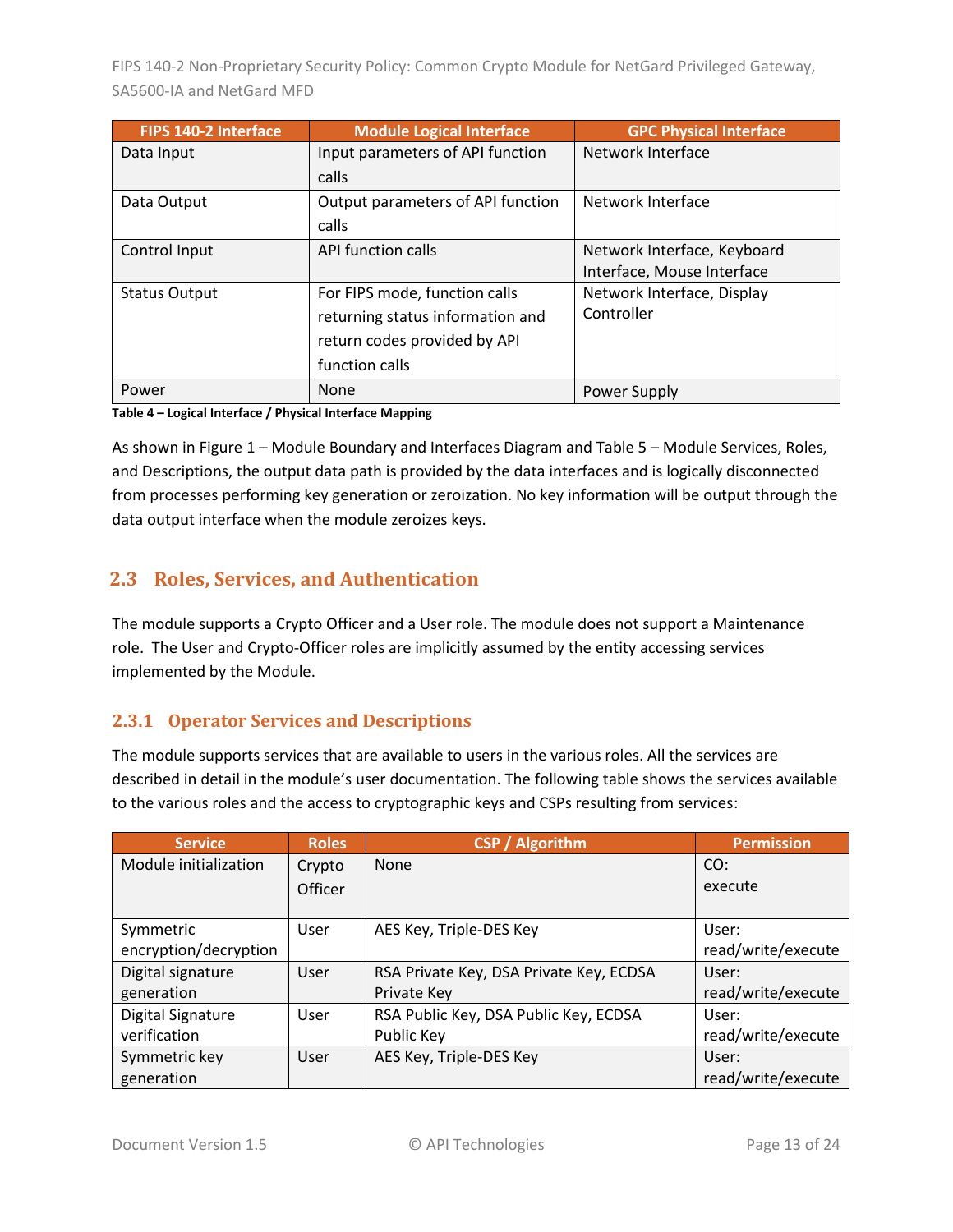| Asymmetric key       | User    | DSA Private Key, ECDSA Private Key     | User:              |
|----------------------|---------|----------------------------------------|--------------------|
| generation           |         |                                        | read/write/execute |
| Keyed Hash (HMAC)    | User    | HMAC Key                               | User:              |
|                      |         | HMAC SHA-1, HMAC SHA-224, HMAC SHA-    | read/write/execute |
|                      |         | 256, HMAC SHA-384, HMAC SHA-512        |                    |
| Message digest (SHS) | User    | SHA-1, SHA-224, SHA-256, SHA-384, SHA- | User:              |
|                      |         | 512                                    | read/write/execute |
| Random number        | User    | DRBG Internal State, DRBG Entropy      | User:              |
| generation           |         |                                        | read/write/execute |
| Show status          | Crypto  | None                                   | User and CO:       |
|                      | Officer |                                        | execute            |
|                      | User    |                                        |                    |
| Self test            | User    | None                                   | User:              |
|                      |         |                                        | read/execute       |
| Zeroize              | Crypto  | All CSPs                               | CO:                |
|                      | Officer |                                        | read/write/execute |
|                      | User    |                                        |                    |

<span id="page-13-3"></span>**Table 5 – Module Services, Roles, and Descriptions**

The operator is required to review the sections Approved Cryptographic Algorithms, Non-Approved Cryptographic Algorithms, and Guidance and Secure Operation to ensure only approved algorithms are used.

#### <span id="page-13-0"></span>**2.3.2 Operator Authentication**

As required by FIPS 140-2, there are two roles (a Crypto Officer role and User role) in the module that operators may assume. As allowed by Level 1, the module does not support authentication to access services. As such, there are no applicable authentication policies. Access control policies are implicitly defined by the services available to the roles as specified in Table 5 – Module [Services, Roles,](#page-13-3) and [Descriptions.](#page-13-3)

# <span id="page-13-1"></span>**2.4 Physical Security**

This section of requirements does not apply to this module. The module is a software-only module and does not implement any physical security mechanisms.

# <span id="page-13-2"></span>**2.5 Operational Environment**

The module operates on a general purpose computer (GPC) running a general purpose operating system (GPOS). For FIPS purposes, the module is running on this operating system in single user mode and does not require any additional configuration to meet the FIPS requirements.

The module was tested on the following platforms: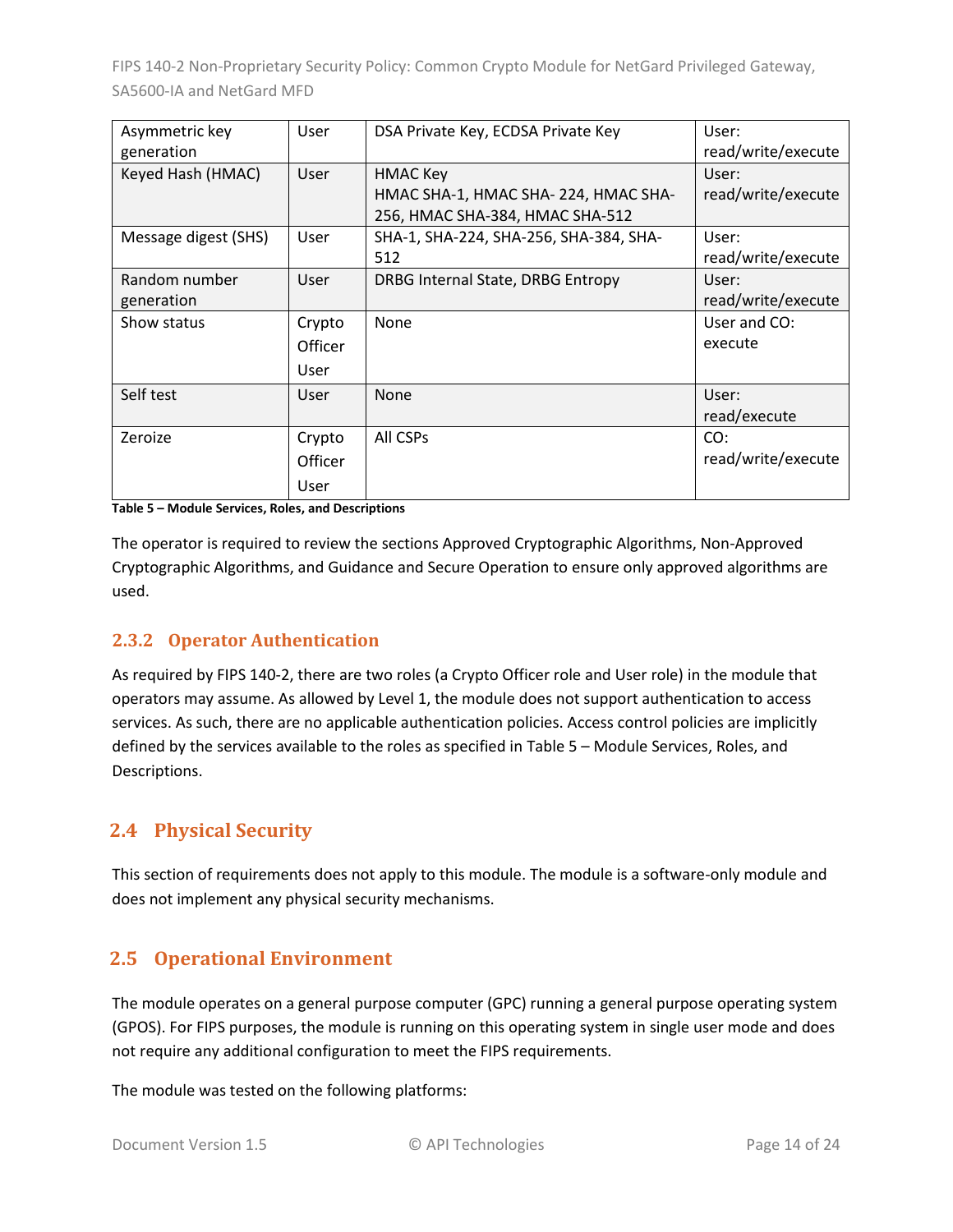| <b>Platform</b>   | <b>Operating System</b> | CPU(s)   |  |
|-------------------|-------------------------|----------|--|
| Dell Optiplex 755 | CentOS 6.3              | Intel i7 |  |
| Dell Optiplex 755 | Win Server 2008 R2      | Intel i7 |  |

**Table 6 – Tested Environments**

Compliance is maintained for other versions of the respective operating system family where the binary is unchanged. No claim can be made as to the correct operation of the module or the security strengths of the generated keys when ported to an operational environment which is not listed on the validation certificate.

The GPC(s) used during testing met Federal Communications Commission (FCC) FCC Electromagnetic Interference (EMI) and Electromagnetic Compatibility (EMC) requirements for business use as defined by 47 Code of Federal Regulations, Part15, Subpart B. FIPS 140-2 validation compliance is maintained when the module is operated on other versions of the GPOS running in single user mode, assuming that the requirements outlined in NIST IG G.5 are met.

# <span id="page-14-0"></span>**2.6 Cryptographic Key Management**

The table below provides a complete list of Critical Security Parameters and keys used within the module:

| <b>Keys and CSPs</b> | <b>Storage</b><br><b>Locations</b> | <b>Storage</b><br><b>Method</b> | <b>Input</b><br><b>Method</b> | Output<br><b>Method</b> | <b>Zeroization</b> | <b>Access</b> |
|----------------------|------------------------------------|---------------------------------|-------------------------------|-------------------------|--------------------|---------------|
| AES Key (128,        | <b>RAM</b>                         | Plaintext                       | API call                      | None                    | power cycle        | CO: RWD       |
| 192, 256 bits)       |                                    |                                 | parameter                     |                         | cleanse()          |               |
|                      |                                    |                                 |                               |                         |                    | U: RWD        |
| Encrypt/Decrypt      |                                    |                                 |                               |                         |                    |               |
| operations           |                                    |                                 |                               |                         |                    |               |
| Used to generate     |                                    |                                 |                               |                         |                    |               |
| and verify MACs      |                                    |                                 |                               |                         |                    |               |
| with AES as part     |                                    |                                 |                               |                         |                    |               |
| of the CMAC          |                                    |                                 |                               |                         |                    |               |
| algorithm.           |                                    |                                 |                               |                         |                    |               |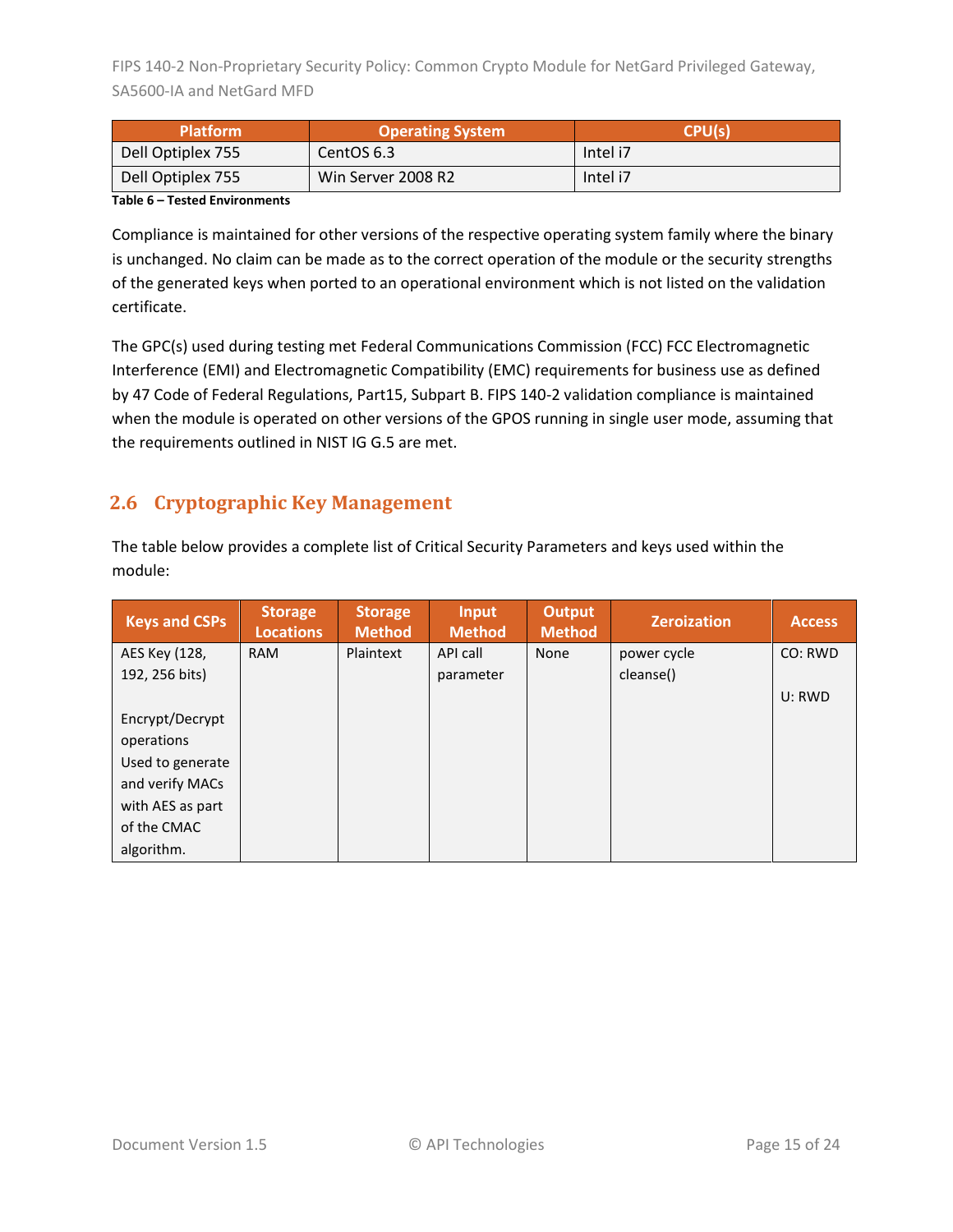| <b>Keys and CSPs</b>  | <b>Storage</b><br><b>Locations</b> | <b>Storage</b><br><b>Method</b> | <b>Input</b><br><b>Method</b> | <b>Output</b><br><b>Method</b> | <b>Zeroization</b> | <b>Access</b> |
|-----------------------|------------------------------------|---------------------------------|-------------------------------|--------------------------------|--------------------|---------------|
| Triple-DES Key        | <b>RAM</b>                         | Plaintext                       | API call                      | None                           | power cycle        | CO: RWD       |
| $(168 \text{ bits})$  |                                    |                                 | parameter                     |                                | cleanse()          |               |
|                       |                                    |                                 |                               |                                |                    | U: RWD        |
| Used for              |                                    |                                 |                               |                                |                    |               |
| Encrypt/Decrypt       |                                    |                                 |                               |                                |                    |               |
| operations.           |                                    |                                 |                               |                                |                    |               |
| Used for              |                                    |                                 |                               |                                |                    |               |
| generating and        |                                    |                                 |                               |                                |                    |               |
| verifying MACs        |                                    |                                 |                               |                                |                    |               |
| with Triple-DES       |                                    |                                 |                               |                                |                    |               |
| as part of the        |                                    |                                 |                               |                                |                    |               |
| CMAC algorithm.       |                                    |                                 |                               |                                |                    |               |
| RSA Public Key        | <b>RAM</b>                         | Plaintext                       | API call                      | <b>API call</b>                | power cycle        | CO: RWD       |
| (1024, 1536,          |                                    |                                 | parameter                     | parameter                      | cleanse()          |               |
| 2048, 3072, 4096      |                                    |                                 |                               |                                |                    | U: RWD        |
| bits)                 |                                    |                                 |                               |                                |                    |               |
|                       |                                    |                                 |                               |                                |                    |               |
| <b>RSA</b>            |                                    |                                 |                               |                                |                    |               |
| public/private        |                                    |                                 |                               |                                |                    |               |
| keys used to sign     |                                    |                                 |                               |                                |                    |               |
| and verify data.      |                                    |                                 |                               |                                |                    |               |
| RSA Private Key       | <b>RAM</b>                         | Plaintext                       | API call                      | API call                       | power cycle        | CO: RWD       |
| (2048, 3072,          |                                    |                                 | parameter                     | parameter                      | cleanse()          |               |
| 4096 bits)            |                                    |                                 |                               |                                |                    | U: RWD        |
| <b>RSA</b>            |                                    |                                 |                               |                                |                    |               |
| public/private        |                                    |                                 |                               |                                |                    |               |
| keys used to sign     |                                    |                                 |                               |                                |                    |               |
| and verify data.      |                                    |                                 |                               |                                |                    |               |
| <b>DSA Public Key</b> | <b>RAM</b>                         | Plaintext                       | API call                      | <b>API call</b>                | power cycle        | CO: RWD       |
| (1024, 2048, and      |                                    |                                 | parameter                     | parameter                      | cleanse()          |               |
| 3072 bits)            |                                    |                                 |                               |                                |                    | U: RWD        |
|                       |                                    |                                 |                               |                                |                    |               |
| <b>DSA</b>            |                                    |                                 |                               |                                |                    |               |
| public/private        |                                    |                                 |                               |                                |                    |               |
| keys used to sign     |                                    |                                 |                               |                                |                    |               |
| and verify data.      |                                    |                                 |                               |                                |                    |               |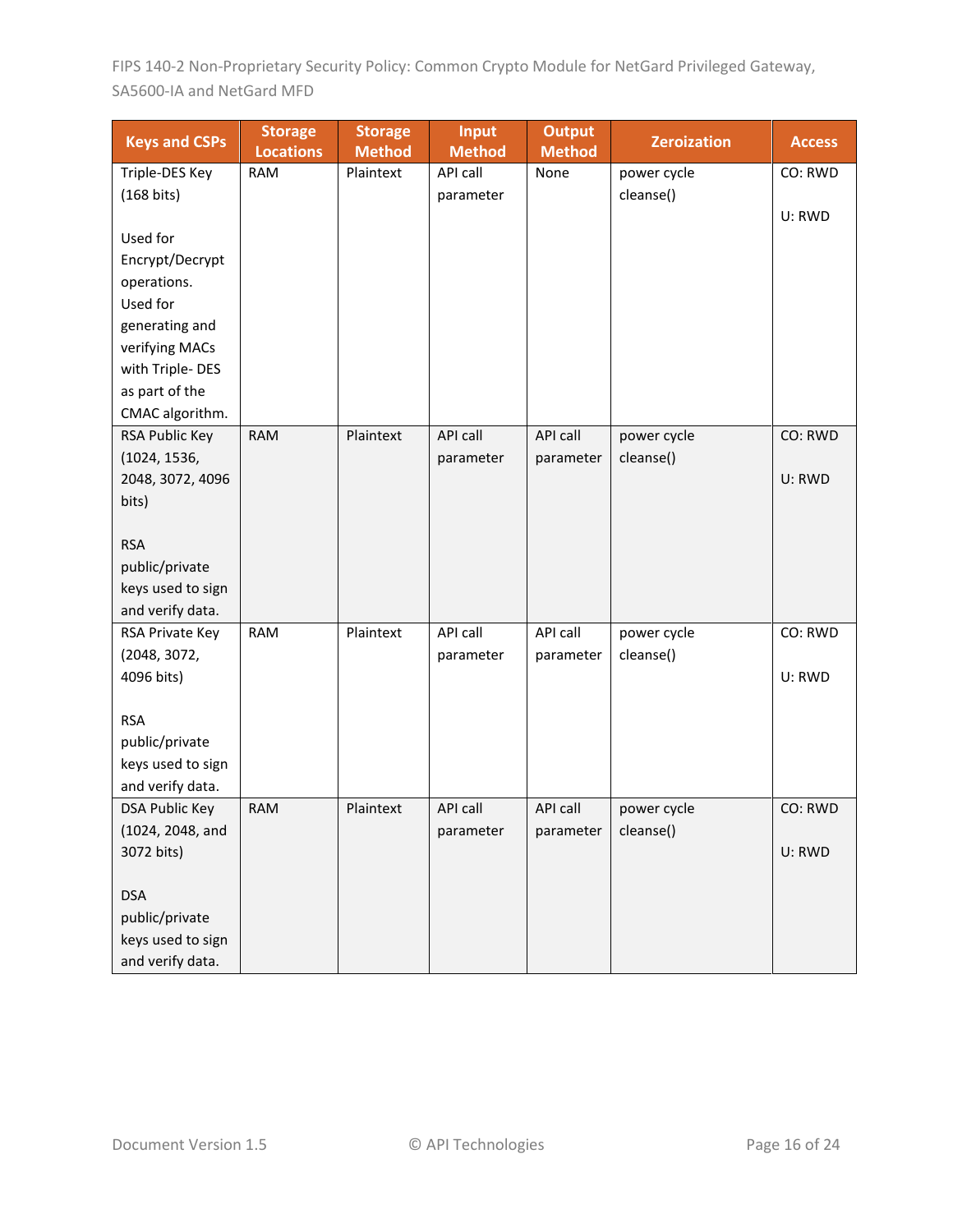| <b>Keys and CSPs</b>            | <b>Storage</b><br><b>Locations</b> | <b>Storage</b><br><b>Method</b> | Input<br><b>Method</b> | <b>Output</b><br><b>Method</b> | <b>Zeroization</b> | <b>Access</b> |
|---------------------------------|------------------------------------|---------------------------------|------------------------|--------------------------------|--------------------|---------------|
| <b>DSA Private Key</b>          | <b>RAM</b>                         | Plaintext                       | API call               | API call                       | power cycle        | CO: RWD       |
| (2048, and 3072                 |                                    |                                 | parameter              | parameter                      | cleanse()          |               |
| bits)                           |                                    |                                 |                        |                                |                    | U: RWD        |
|                                 |                                    |                                 |                        |                                |                    |               |
| <b>DSA</b>                      |                                    |                                 |                        |                                |                    |               |
| public/private                  |                                    |                                 |                        |                                |                    |               |
| keys used to sign               |                                    |                                 |                        |                                |                    |               |
| and verify data.                |                                    |                                 |                        |                                |                    |               |
| НМАС Кеу (≥ 112                 | <b>RAM</b>                         | Plaintext                       | API call               | <b>API call</b>                | power cycle        | CO: RWD       |
| bits)                           |                                    |                                 | parameter              | parameter                      | cleanse()          |               |
|                                 |                                    |                                 |                        |                                |                    | U: RWD        |
| HMAC keys used                  |                                    |                                 |                        |                                |                    |               |
| to generate and                 |                                    |                                 |                        |                                |                    |               |
| verify MACs on                  |                                    |                                 |                        |                                |                    |               |
| data.                           |                                    |                                 |                        |                                |                    |               |
| <b>Integrity Key</b>            | Module                             | Plaintext                       | None                   | None                           | None               | CO: RWD       |
|                                 | Binary                             |                                 |                        |                                |                    |               |
|                                 |                                    |                                 |                        |                                |                    | U: RWD        |
| <b>EC DSA Private</b>           | <b>RAM</b>                         | Plaintext                       | API call               | API call                       | power cycle        | CO: RWD       |
| Key (PKG: Curves                |                                    |                                 | parameter              | parameter                      | cleanse()          |               |
| (P-224, P-256, P-               |                                    |                                 |                        |                                |                    | U: RWD        |
| 384, P-521, K-                  |                                    |                                 |                        |                                |                    |               |
| 233, K-283, K-                  |                                    |                                 |                        |                                |                    |               |
| 409, K-571, B-                  |                                    |                                 |                        |                                |                    |               |
| 233, B-283, B-                  |                                    |                                 |                        |                                |                    |               |
| 409 & B-571)<br>PKV: Curves All |                                    |                                 |                        |                                |                    |               |
| P, K & B)                       |                                    |                                 |                        |                                |                    |               |
|                                 |                                    |                                 |                        |                                |                    |               |
| <b>ECDSA</b>                    |                                    |                                 |                        |                                |                    |               |
| public/private                  |                                    |                                 |                        |                                |                    |               |
| keys used to sign               |                                    |                                 |                        |                                |                    |               |
| and verify data.                |                                    |                                 |                        |                                |                    |               |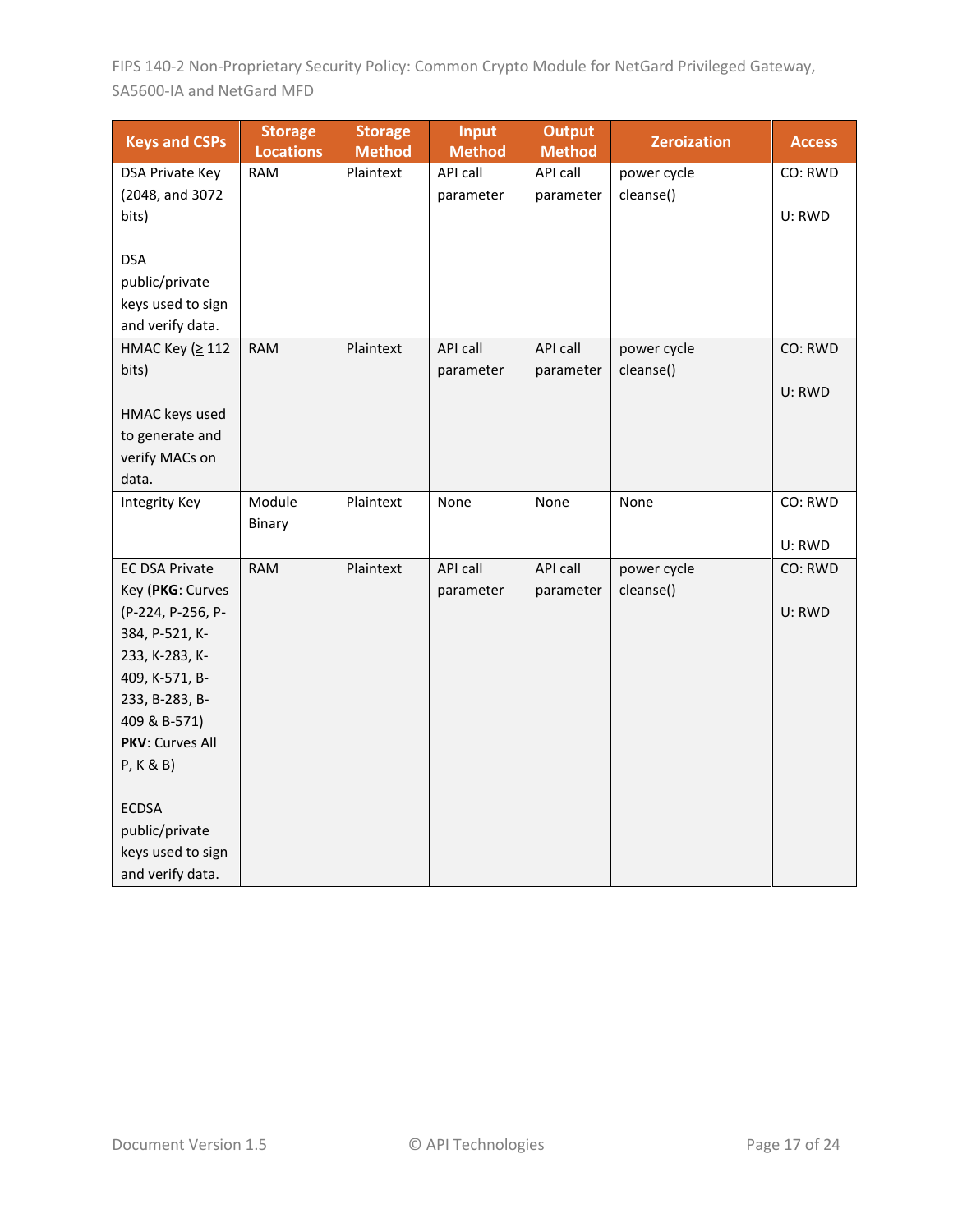| <b>Keys and CSPs</b>                                             | <b>Storage</b><br><b>Locations</b> | <b>Storage</b><br><b>Method</b> | <b>Input</b><br><b>Method</b> | <b>Output</b><br><b>Method</b> | <b>Zeroization</b> | <b>Access</b> |
|------------------------------------------------------------------|------------------------------------|---------------------------------|-------------------------------|--------------------------------|--------------------|---------------|
| <b>EC DSA Public</b>                                             | <b>RAM</b>                         | Plaintext                       | API call                      | API call                       | power cycle        | CO: RWD       |
| Key (PKG: Curves                                                 |                                    |                                 | parameter                     | parameter                      | cleanse()          |               |
| (P-224, P-256, P-                                                |                                    |                                 |                               |                                |                    | U: RWD        |
| 384, P-521, K-                                                   |                                    |                                 |                               |                                |                    |               |
| 233, K-283, K-                                                   |                                    |                                 |                               |                                |                    |               |
| 409, K-571, B-                                                   |                                    |                                 |                               |                                |                    |               |
| 233, B-283, B-                                                   |                                    |                                 |                               |                                |                    |               |
| 409 & B-571)                                                     |                                    |                                 |                               |                                |                    |               |
| PKV: Curves All                                                  |                                    |                                 |                               |                                |                    |               |
| P, K & B)                                                        |                                    |                                 |                               |                                |                    |               |
|                                                                  |                                    |                                 |                               |                                |                    |               |
| <b>ECDSA</b>                                                     |                                    |                                 |                               |                                |                    |               |
| public/private                                                   |                                    |                                 |                               |                                |                    |               |
| keys used to sign                                                |                                    |                                 |                               |                                |                    |               |
| and verify data.                                                 |                                    |                                 |                               |                                |                    |               |
| <b>DRBG Internal</b>                                             | <b>RAM</b>                         | Plaintext                       | None                          | None                           | power cycle        | CO: RWD       |
| state (V,C, Key                                                  |                                    |                                 |                               |                                | cleanse()          |               |
| value)                                                           |                                    |                                 |                               |                                |                    | U: RWD        |
|                                                                  |                                    |                                 |                               |                                |                    |               |
| V and key are<br>used as part of                                 |                                    |                                 |                               |                                |                    |               |
| <b>HMAC and CTR</b>                                              |                                    |                                 |                               |                                |                    |               |
| DRBG process. V                                                  |                                    |                                 |                               |                                |                    |               |
| and C are used as                                                |                                    |                                 |                               |                                |                    |               |
| part of HASH                                                     |                                    |                                 |                               |                                |                    |               |
| DRBG process.                                                    |                                    |                                 |                               |                                |                    |               |
| <b>DRBG Entropy</b>                                              | <b>RAM</b>                         | Plaintext                       | API call                      | None                           | power cycle        | CO: RWD       |
|                                                                  |                                    |                                 |                               |                                |                    |               |
|                                                                  |                                    |                                 |                               |                                |                    |               |
|                                                                  |                                    |                                 |                               |                                |                    |               |
|                                                                  |                                    |                                 |                               |                                |                    |               |
|                                                                  |                                    |                                 |                               |                                |                    |               |
| Entropy input<br>strings used as<br>part of the DRBG<br>process. |                                    |                                 | parameter                     |                                | cleanse()          | U: RWD        |

 $R = Read \t W = Write \t D = Delete$ 

#### **Table 7 – Module Keys/CSPs**

*Please note that keys can be generated by the module for the services that require those keys, but the keys will always be input via an API call.*

The application that uses the module is responsible for appropriate destruction and zeroization of the key material. The module provides functions for key allocation and destruction which overwrite the memory that is occupied by the key information with zeros before it is deallocated.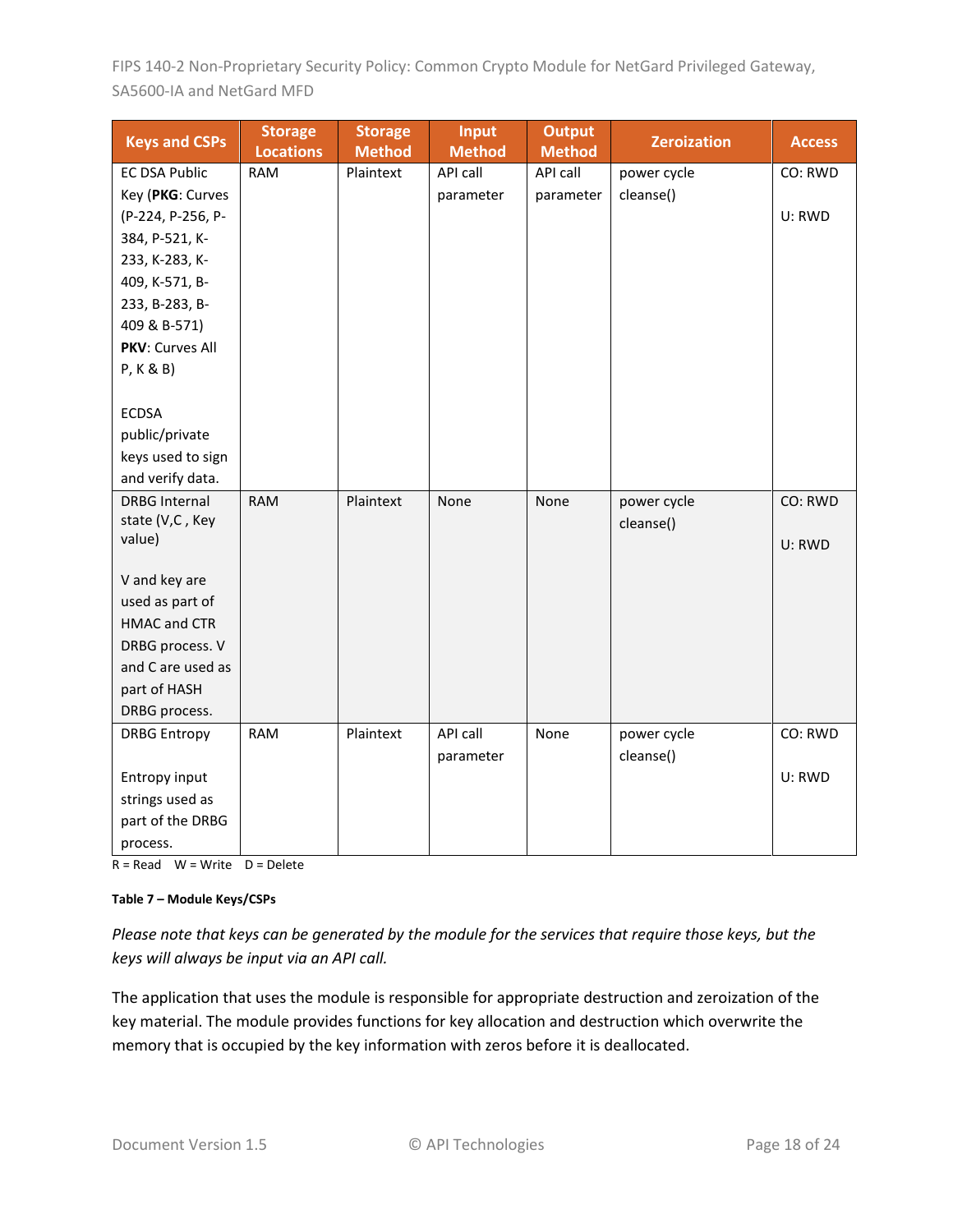#### <span id="page-18-0"></span>**2.6.1 Random Number Generation**

The module uses SP800-90A DRBGs for creation of asymmetric and symmetric keys.

The module accepts input from entropy sources external to the cryptographic boundary for use as seed material for the module's Approved DRBGs. The calling application of the module shall use entropy sources that meet the security strength required for the random bit generation mechanism as shown in NIST Special Publication 800-90A Table 2 (Hash\_DRBG, HMAC\_DRBG) and Table 3 (CTR\_DRBG). At a minimum, the entropy source shall provide at least 128 bits of entropy to the DRBG.

The module performs continual tests on the random numbers it uses to ensure that the seed inputs to the Approved DRBGs do not have the same value. The module also performs continual tests on the output of the Approved DRBGs to ensure that consecutive random numbers do not repeat.

In accordance with FIPS 140-2 IG D.12, the cryptographic module performs Cryptographic Key Generation (CKG) for asymmetric keys as per NIST SP 800-133rev2 (vendor affirmed). The resulting symmetric key or asymmetric seed is an unmodified output from a DRBG.

The AES GCM IV generation is in compliance with the RFC5288 and RFC5289 and shall only be used for the TLS protocol version 1.2 to be compliant with [FIPS140-2\_IG] IG A.5, provision 1 ("TLS protocol IV generation"); thus, the module is compliant with [SP800-52]. Refer to Section [3.2.1](#page-22-5) for additional detail.

### <span id="page-18-1"></span>**2.6.2 Key/Critical Security Parameter (CSP) Authorized Access and Use by Role and Service/Function**

An authorized application as user (the User role) has access to all key data generated during the operation of the module.

#### <span id="page-18-2"></span>**2.6.3 Key/CSP Storage**

Public and private keys are provided to the module by the calling process and are destroyed when released by the appropriate API function calls or during power cycle. The module does not perform persistent storage of keys.

#### <span id="page-18-3"></span>**2.6.4 Key/CSP Zeroization**

The application is responsible for calling the appropriate destruction functions from the API. The destruction functions then overwrite the memory occupied by keys with zeros and deallocate the memory. This occurs during process termination / power cycle. Keys are immediately zeroized upon deallocation, which sufficiently protects the CSPs from compromise.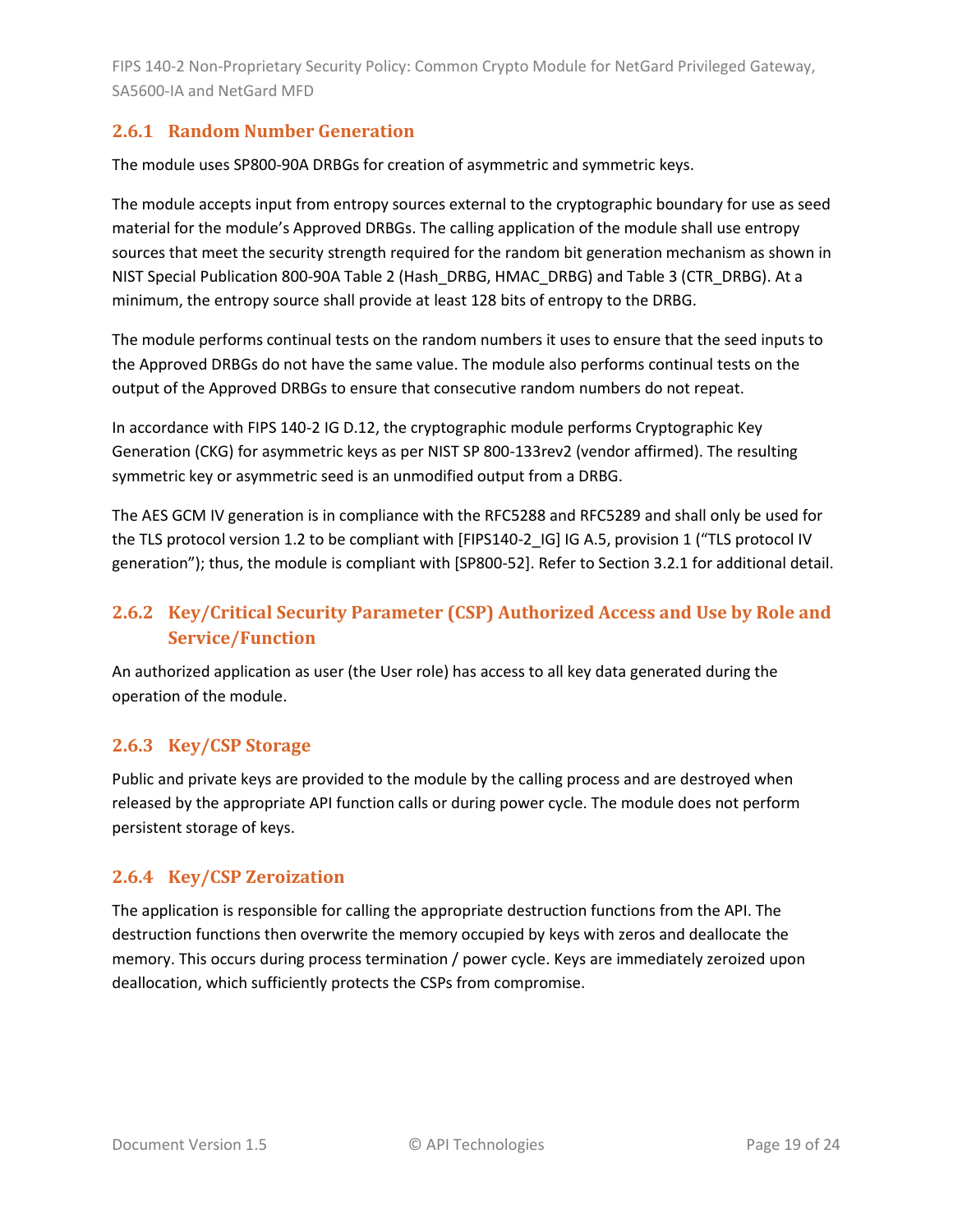# <span id="page-19-0"></span>**2.7 Self-Tests**

FIPS 140-2 requires that the module perform self-tests to ensure the integrity of the module and the correctness of the cryptographic functionality at start up. In addition, some functions require continuous verification of function, such as the random number generator. All these tests are listed and described in this section. In the event of a self-test error, the module will log the error and will halt. The module must be initialized into memory to resume function.

The following sections discuss the module's self-tests in more detail.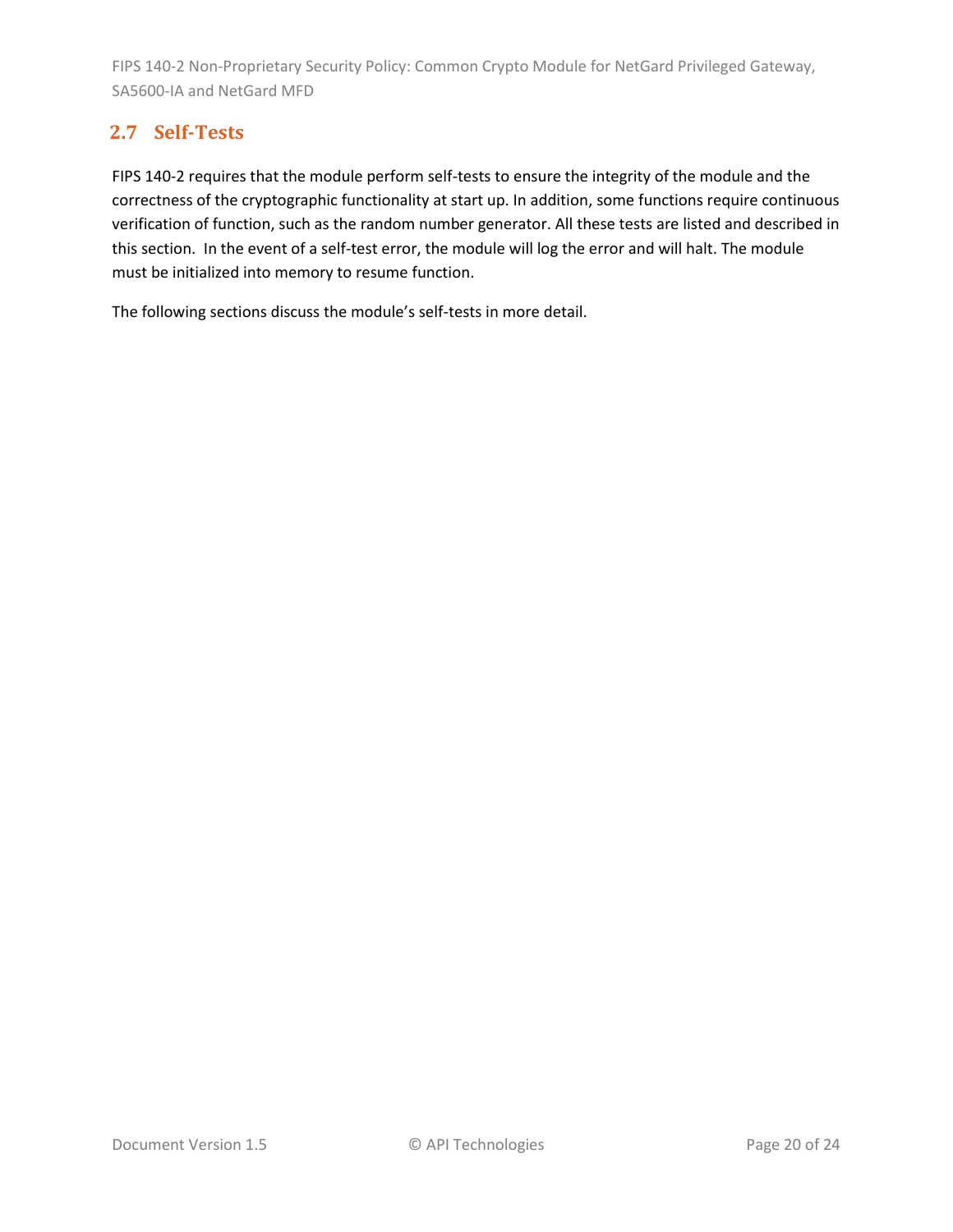# <span id="page-20-0"></span>**2.7.1 Power-On Self-Tests**

Power-on self-tests are executed automatically when the module is loaded into memory. The module verifies the integrity of the runtime executable using a HMAC-SHA-1 digest computed at build time. If the fingerprints match, the power-up self-tests are then performed. If the power-up self-test is successful, a flag is set to place the module in FIPS mode (the operator is still required to follow the guidance in Section [3](#page-22-0) to ensure the module is running in FIPS-approved mode of operation).

| <b>TYPE</b>                     | <b>DETAIL</b>                                                |
|---------------------------------|--------------------------------------------------------------|
| Software Integrity Check        | HMAC-SHA-1 on all module components<br>$\bullet$             |
| Known Answer Tests <sup>1</sup> | AES ECB mode encrypt/decrypt 128-bit key length<br>$\bullet$ |
|                                 | AES CCM mode encrypt/decrypt 192-bit key length              |
|                                 | AES GCM mode encrypt/decrypt 256-bit key length              |
|                                 | AES CMAC CBC mode, encrypt/decrypt with 128,                 |
|                                 | 192, 256-bit key lengths                                     |
|                                 | $SHA-1$                                                      |
|                                 | HMAC-SHA-1                                                   |
|                                 | HMAC-SHA-224                                                 |
|                                 | HMAC-SHA-256                                                 |
|                                 | HMAC-SHA-384                                                 |
|                                 | HMAC-SHA-512<br>$\bullet$                                    |
|                                 | RSA sign/verify using 2048 bit key, SHA-256, PKCS#1          |
|                                 | SP 800-90A DRBG (Hash_DRBG, HMAC_DRBG,<br>CTR DRBG)          |
|                                 | Triple-DES ECB mode encrypt/decrypt 3-key                    |
|                                 | Triple-DES CMAC CBC mode generate/verify 3-key               |
| Pair-wise Consistency Tests     | DSA sign/verify using 2048 bit key, SHA-384<br>$\bullet$     |
|                                 | ECDSA keygen/sign/verify using P-224, K-233 and              |
|                                 | <b>SHA-512</b>                                               |
|                                 | RSA (legacy test)                                            |

**Table 8 – Power-On Self-Tests**

Input, output, and cryptographic functions cannot be performed while the Module is in a self-test or error state because the module is single-threaded and will not return to the calling application until the power-up self-tests are complete. If the power-up self-tests fail, subsequent calls to the module will also fail - thus no further cryptographic operations are possible.

The Module performs power-up self-tests automatically during loading of the module by making use of default entry point (DEP) and no operator intervention is required.

<sup>1</sup> Note that all SHA-X KATs are tested as part of the respective HMAC SHA-X KAT. SHA-1 is also tested independently.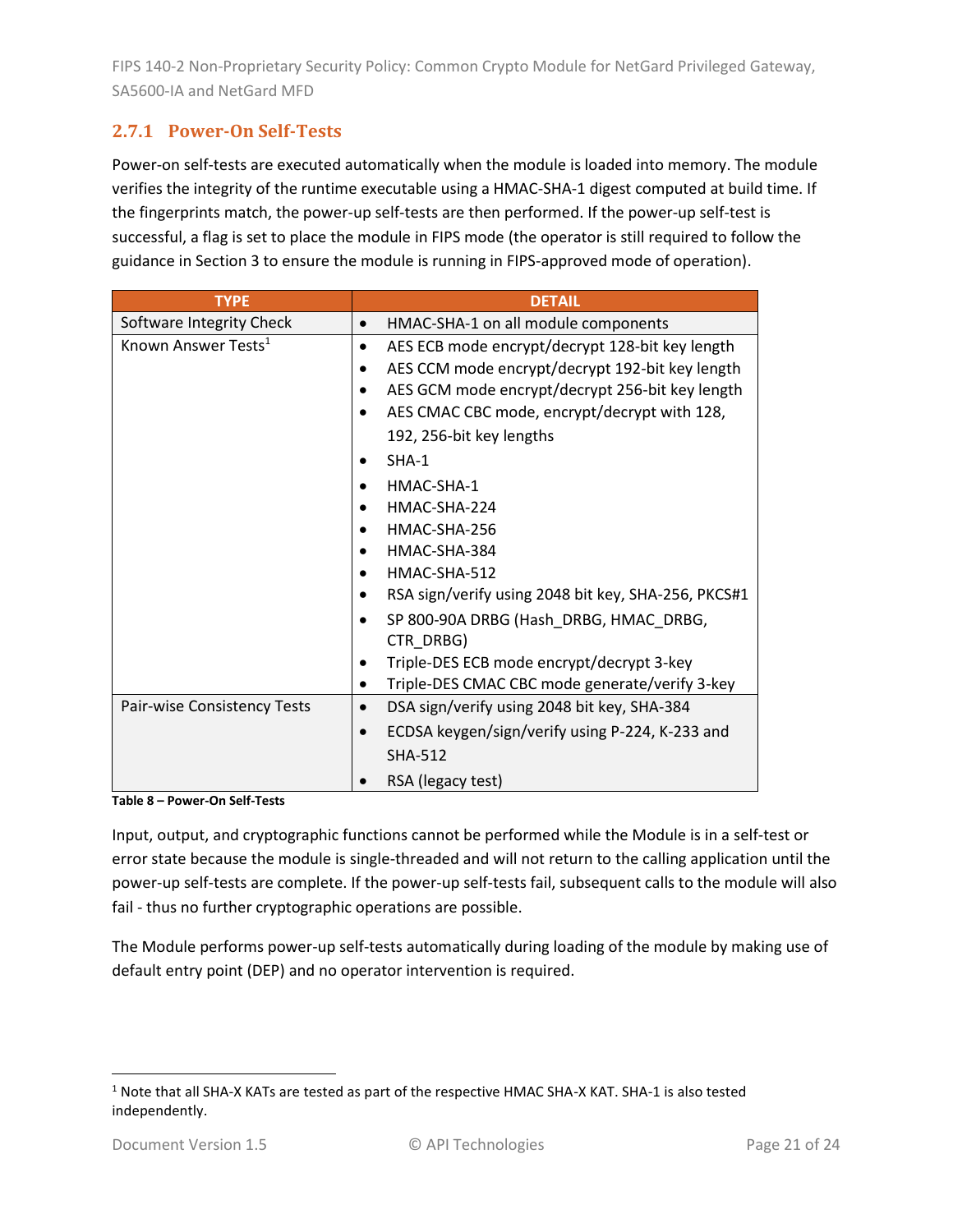# <span id="page-21-0"></span>**2.7.2 Conditional Self-Tests**

The module implements the following conditional self-tests upon key generation, or random number generation (respectively):

| <b>TYPF</b>                 | <b>DFTAIL</b>                                                                                         |
|-----------------------------|-------------------------------------------------------------------------------------------------------|
| Pair-wise Consistency Tests | <b>DSA</b>                                                                                            |
|                             | RSA (legacy test not run in FIPS mode)                                                                |
|                             | <b>ECDSA</b>                                                                                          |
| <b>Continuous RNG Tests</b> | Performed on all Approved DRBGs, the non-<br>approved X9.31 RNG, and the non-approved<br>DUAL EC DRBG |
|                             | Please note the DRBG is tested as required by<br>[SP800-90A] Section 11                               |

**Table 9 – Conditional Self-Tests**

### <span id="page-21-1"></span>**2.7.3 Cryptographic Function**

All security functions and cryptographic algorithms are performed in Approved mode.

The module verifies the integrity of the runtime executable using a HMAC-SHA-1 digest which is computed at build time. If this computed HMAC-SHA-1 digest matches the stored, known digest, then the power-up self-test (consisting of the algorithm-specific Pairwise Consistency and Known Answer tests) is performed. If any component of the power-up self-test fails, an internal global error flag is set to prevent subsequent invocation of any cryptographic function calls. Any such power-up self-test failure is a hard error that can only be recovered by reinstalling the module<sup>2</sup>. The power-up self-tests may be performed at any time by reloading the module.

No operator intervention is required during the running of the self-tests.

# <span id="page-21-2"></span>**2.8 Mitigation of Other Attacks**

The Module does not contain additional security mechanisms beyond the requirements for FIPS 140-2 Level 1 cryptographic modules.

 $2$  The initialization function could be re-invoked but such re-invocation does not provide a means from recovering from an integrity test or known answer test failure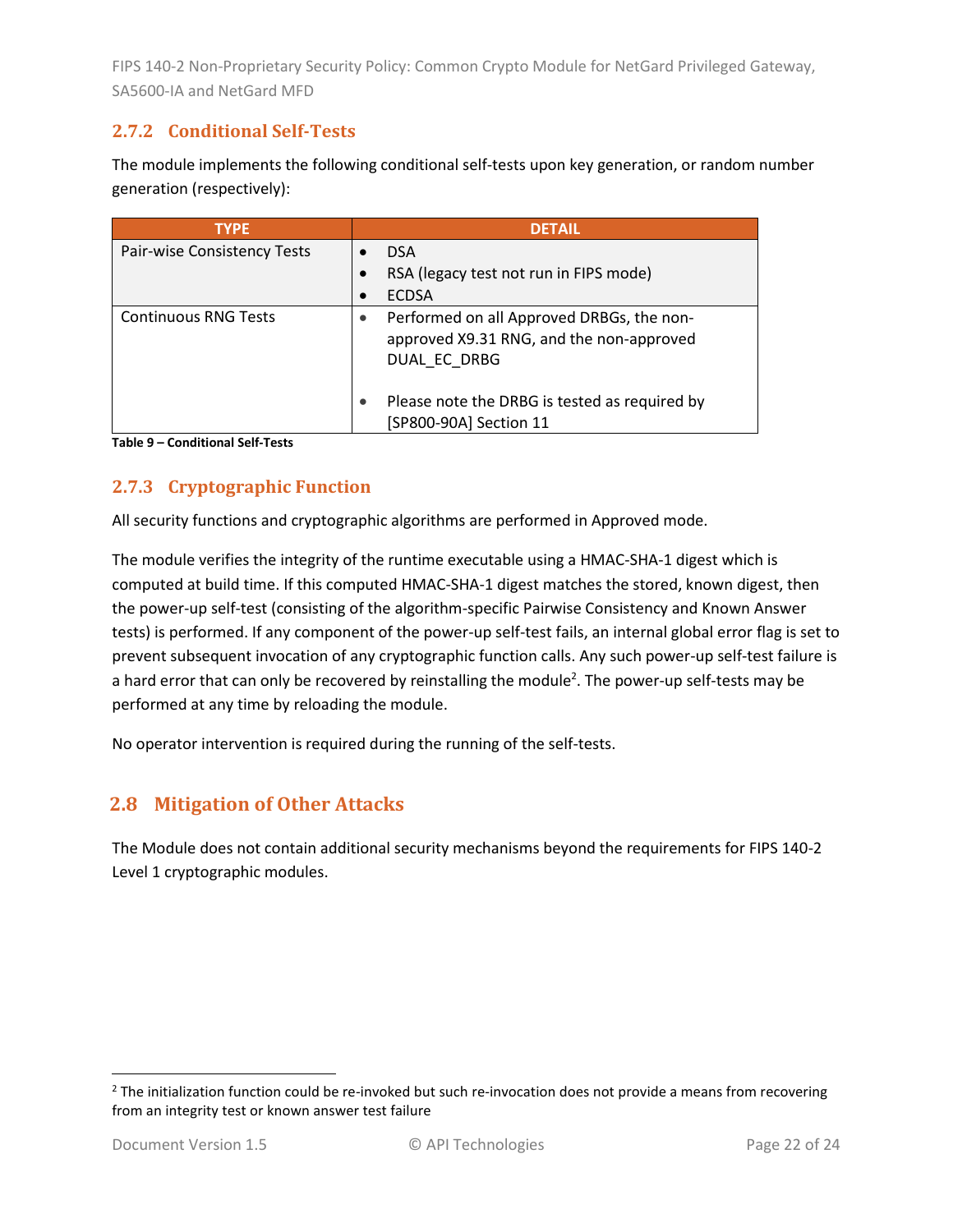# <span id="page-22-0"></span>**3 Guidance and Secure Operation**

# <span id="page-22-1"></span>**3.1 Crypto Officer Guidance**

#### <span id="page-22-2"></span>**3.1.1 Software Installation**

The module is provided directly to solution developers and is not available for direct download to the general public. The module and its host application are to be installed on an operating system specified in Section [2.5](#page-13-2) or on an operating system where portability is maintained.

#### <span id="page-22-3"></span>**3.1.2 Additional Rules of Operation**

- 1. The writable memory areas of the module (data and stack segments) are accessible only by the application so that the operating system is in "single user" mode, i.e. only the application has access to that instance of the module.
- 2. The operating system is responsible for multitasking operations so that other processes cannot access the address space of the process containing the module.

# <span id="page-22-4"></span>**3.2 User Guidance**

#### <span id="page-22-5"></span>**3.2.1 General Guidance**

The module is not distributed as a standalone library and is only used in conjunction with the solution.

The end user of the operating system is also responsible for zeroizing CSPs via wipe/secure delete procedures.

If the module power is lost and restored, the calling application must ensure that any AES-GCM keys used for encryption or decryption are redistributed.

The counter portion of the AES GCM IV is set by the module within its cryptographic boundary. When the IV exhausts the maximum number of possible values for a given session key, the first party to encounter this condition shall trigger a handshake to establish a new encryption key in accordance with RFC 5246.

The AES GCM IV generation is in compliance with the RFC5288 and RFC5289 and shall only be used for the TLS protocol version 1.2 to be compliant with [FIPS140-2\_IG] IG A.5, provision 1 ("TLS protocol IV generation"); thus, the module is compliant with [SP800-52].

In the event the nonce\_explicit part of the IV exhausts the maximum number of possible values for a given session key, either party (the client or the server) that encounters this condition shall trigger a handshake to establish a new encryption key.